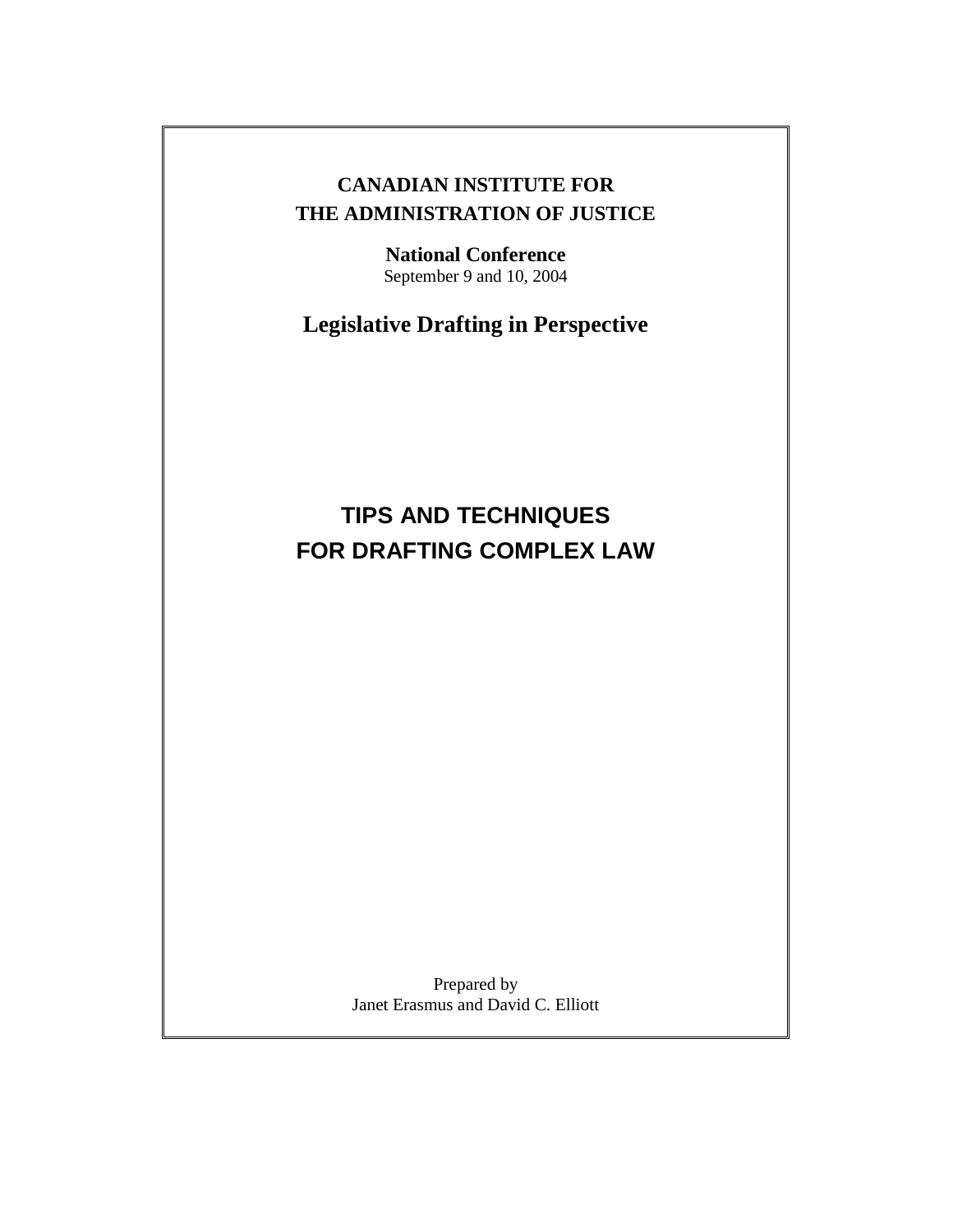# **Contents**

| $\mathbf I$  |  |
|--------------|--|
| $\mathbf{H}$ |  |
|              |  |
|              |  |
|              |  |
|              |  |
|              |  |
| III          |  |
|              |  |
|              |  |
|              |  |
| $\bf{IV}$    |  |
|              |  |
|              |  |
|              |  |
|              |  |
| V            |  |
| VI           |  |
| VII          |  |
|              |  |
|              |  |
|              |  |
|              |  |
|              |  |
|              |  |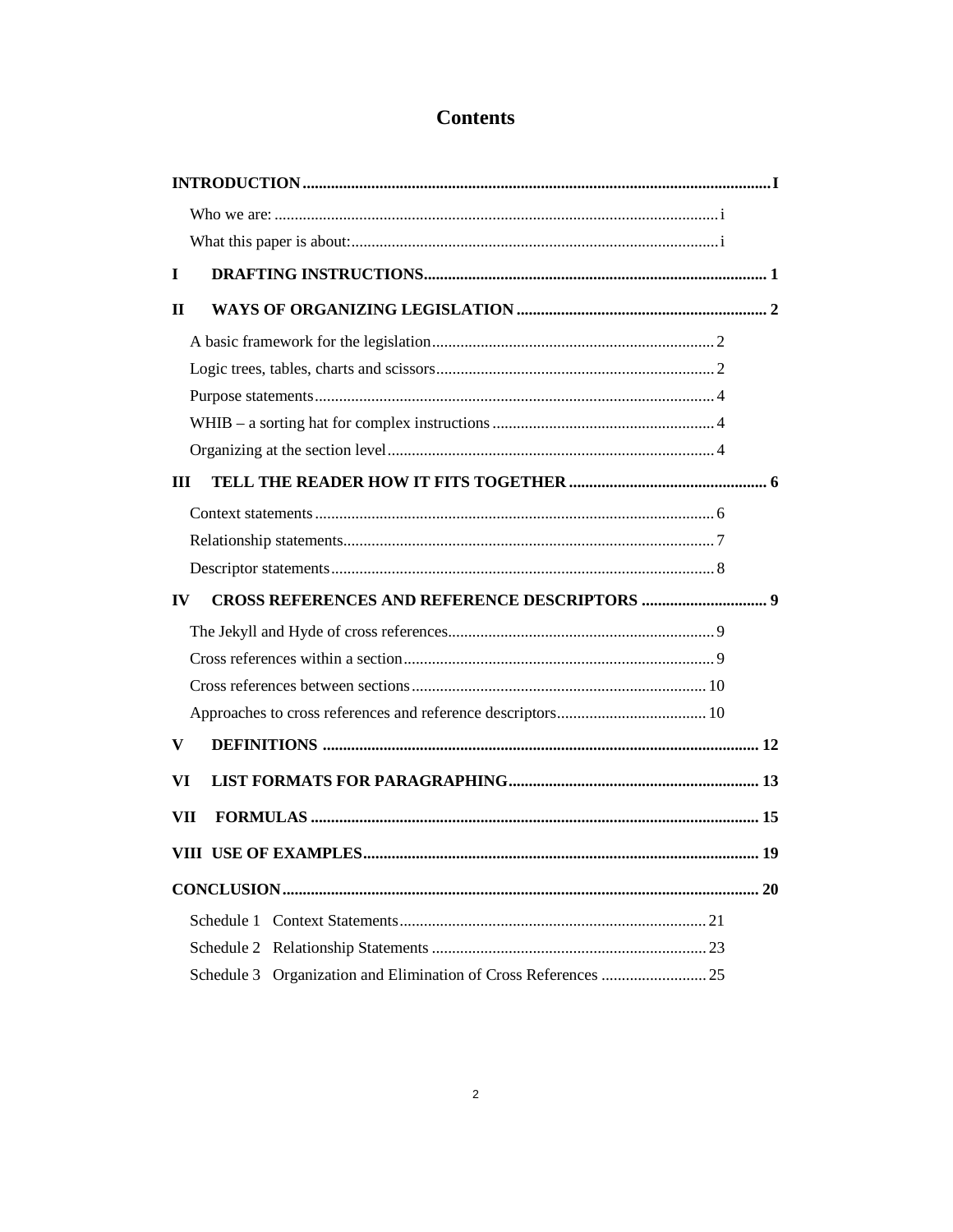# **INTRODUCTION**

# *Who we are:*

**Janet Erasmus** has been a drafter in the British Columbia Office of Legislative Counsel for the past 16 years, with one break in 2003 for a work exchange with a drafter from the Australian Office of Parliamentary Counsel. She is currently on the board of the Commonwealth Association of Legislative Counsel.

**David Elliott** is a legislative drafting counsel based in Edmonton. He worked in the Alberta Legislative Counsel for 10 years and then left for private practice where he primarily works on contract, drafting legislation. He also acts as an arbitrator. He has been engaged by several Canadian jurisdictions on legislative drafting projects. David also spent nearly 2 years in New Zealand working on a number of legislative drafting projects.

# *What this paper is about:*

We live in a complex world and the laws required to address its issues are often likewise complex—even when a general rule is straightforward, it may be qualified by conditions, exceptions, requirements, alternatives and more.

Effective communication of complex law is a real challenge for drafters. The following are some tips and techniques for dealing with that challenge offered by two drafters with drafting experience in Canada and overseas.

As you read our ideas, you will see common themes:

- create a framework
- tell readers what is coming
- tell them how things fit together
- give them context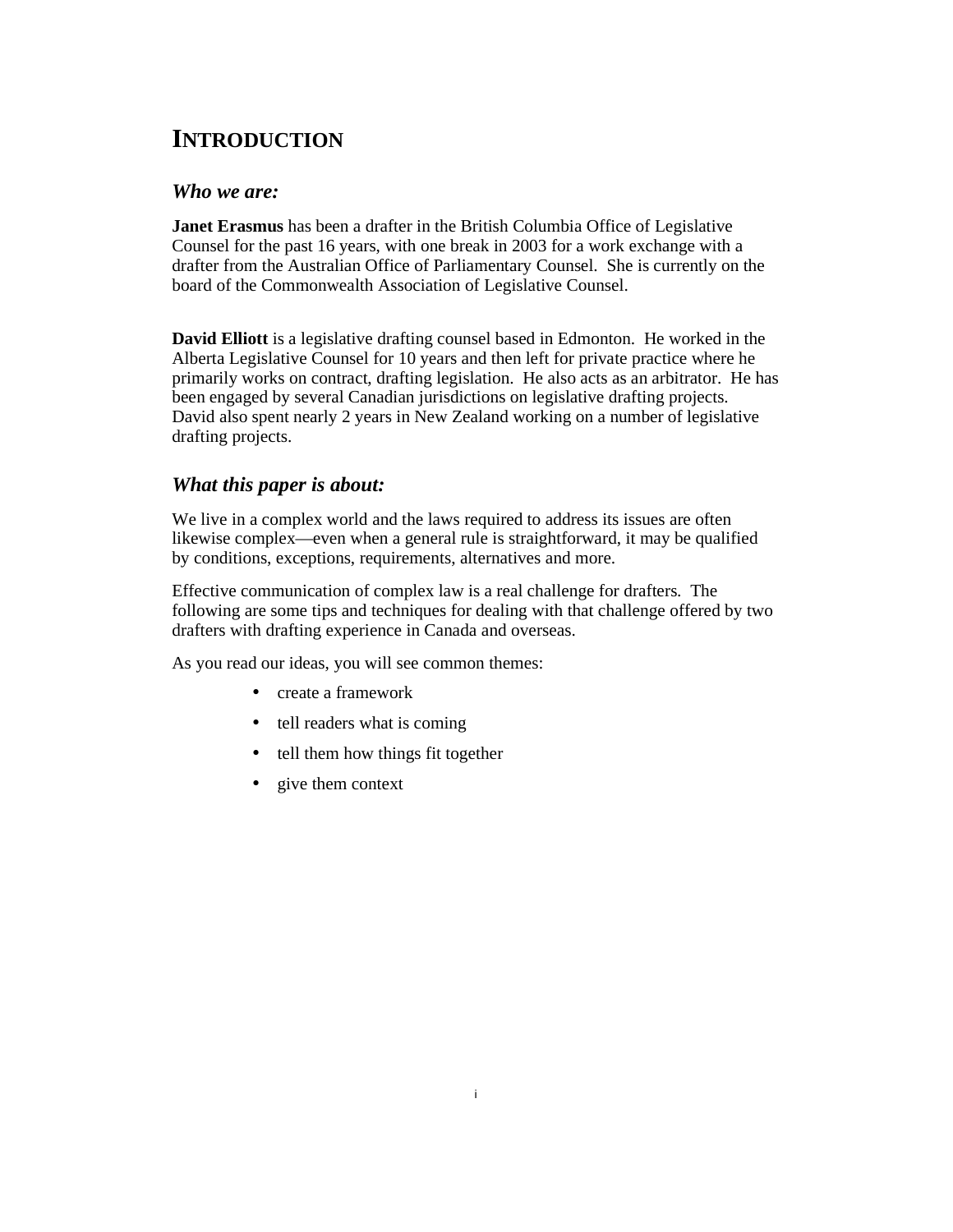# **TIPS AND TECHNIQUES FOR DRAFTING COMPLEX LAW**

# **I DRAFTING INSTRUCTIONS**

 Thirty years ago, Elmer Driedger wrote in the preface to *The Composition of Legislation* (at p. xv)

A statute is the formal expression of a legislative policy, and it follows that before a statute can be drafted the policy sought to be implemented by it must be determined.

 His statement is as true now as it was then, but these days drafting instructions seem to arrive in a myriad of ways other than the now "old-fashioned" written instructions:

- from charts and diagrams
- from "high-level" policy documents
- from gleaning intentions while sitting in on concept level discussions and other meetings.

 In the absence of good instructions, a good deal of a drafter's time is spent figuring out and then sorting out exactly what the policy is, or else settling on the best questions to ask to elicit the policy.

 Good instructions will be more than a simple statement of the intended general rule and its purpose. They will take the complexity of proposed legislation into account, organizing the elements (the conditions, exceptions, variations), indicating how they are related and explaining why the complexity is needed. In other words, they will be complex themselves.

 Leaving aside projects that involve the drafter in helping to create policy (but recognizing that every element of drafting involves some form of micro-policy decision), we offer the following suggestions from our time chipping away at the coal face of complex drafting instructions.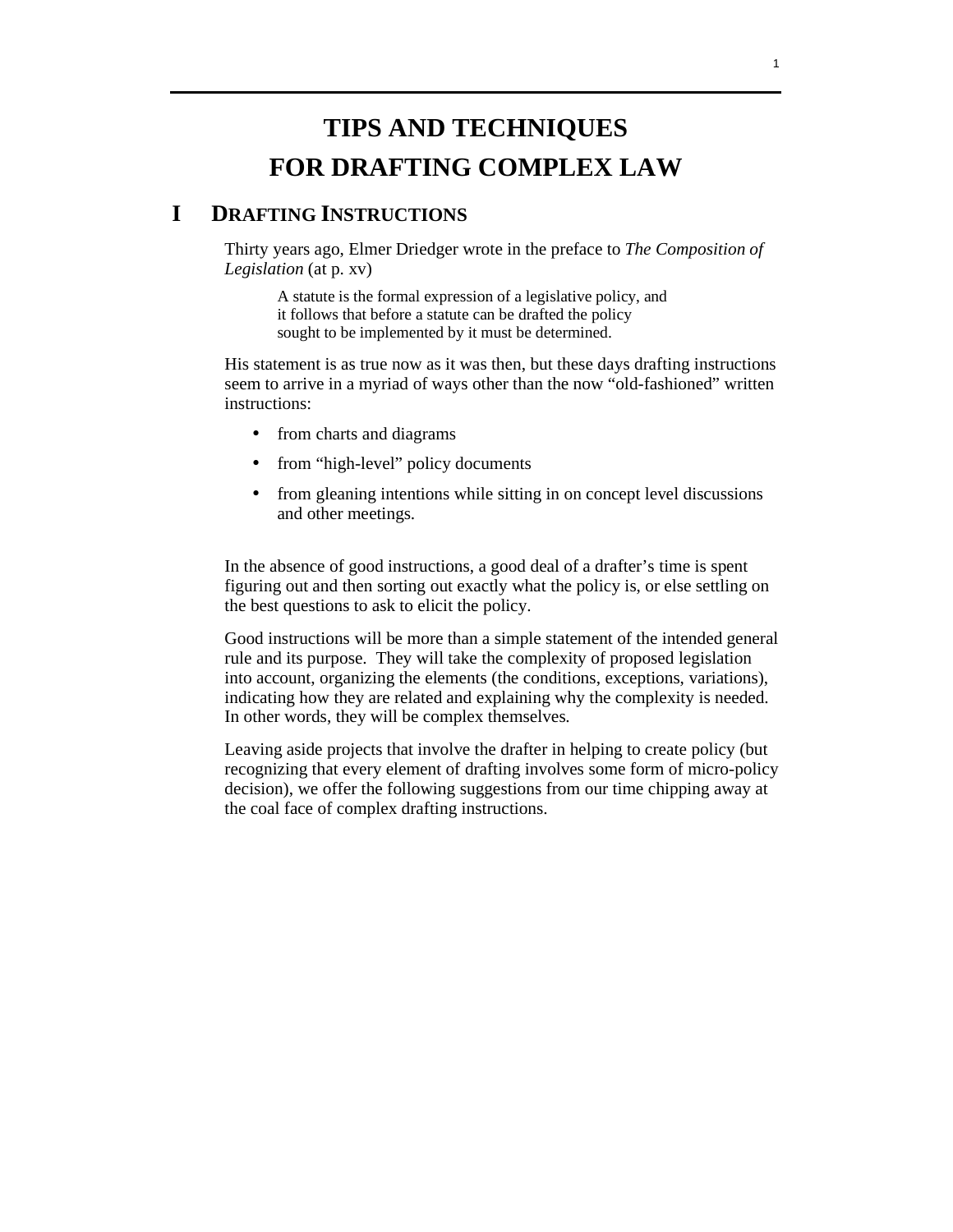# **II WAYS OF ORGANIZING LEGISLATION**

 All drafters have their own unique way of making meaning. We draw on life experience and professional experience. Here are a few ways of sorting complex drafting instructions into a coherent organization and then into coherent legislative statements.

# *A basic framework for the legislation*

 After gaining a sense of the scope, purpose and most common readers of the legislation, settle on the overall organization, keeping in mind that

- if the legislation is a series of procedures, prefer a chronological order
- if different rules apply to different groups of readers consider a "topic by topic" organization.

 Try picturing yourself as each of your audiences and think about what organization of provisions would be most helpful for each group of readers.

 For those drafters who like to get a sense of the whole picture before moving to deal with detail, mapping out the overall skeleton of the legislation can be helpful, perhaps by a series of topic headings, or by creating preliminary "Parts". Once the skeleton is structured, even if it is missing some bones, there is a place to put issues, make notes and comments, and as the policy becomes clearer in legislative terms, to start the drafting.

# *Logic trees, tables, charts and scissors*

 An excellent way of both checking your own logic, working through a legislative scheme and ensuring instructing officers direct their minds to gaps and policy questions, is to create a *logic tree*. The logic tree does not need to be enacted, although on occasion they are.

 If one is considering including a logic tree in the enactment, a particularly helpful form (from the perspective of improving readability) is an *algorithm*. An algorithm provides a set of procedures to determine the answer to an issue. They are usually in the form of a series of questions, with yes or no answers establishing the path of the determination. An example is provided on the following page.

*Tables and charts* are another form of working through complex issues. For, example, the Australian Office of Parliamentary Counsel uses tables (that they call "blueprints") for the development of almost all legislation. Columns will usually have headers like: Issue, Instructions, Questions. In many cases, actual Bill drafting will not commence until the Instructions column is sufficiently complete that it reads much like legislation.

 And *scissors* still have a role in drafting. Having difficulty working through how sections relate to one another? Cut up the draft, spread out the sections on a large table, and work on the jigsaw puzzle. (But beware windblasts from doors or windows being opened at critical moments . . .)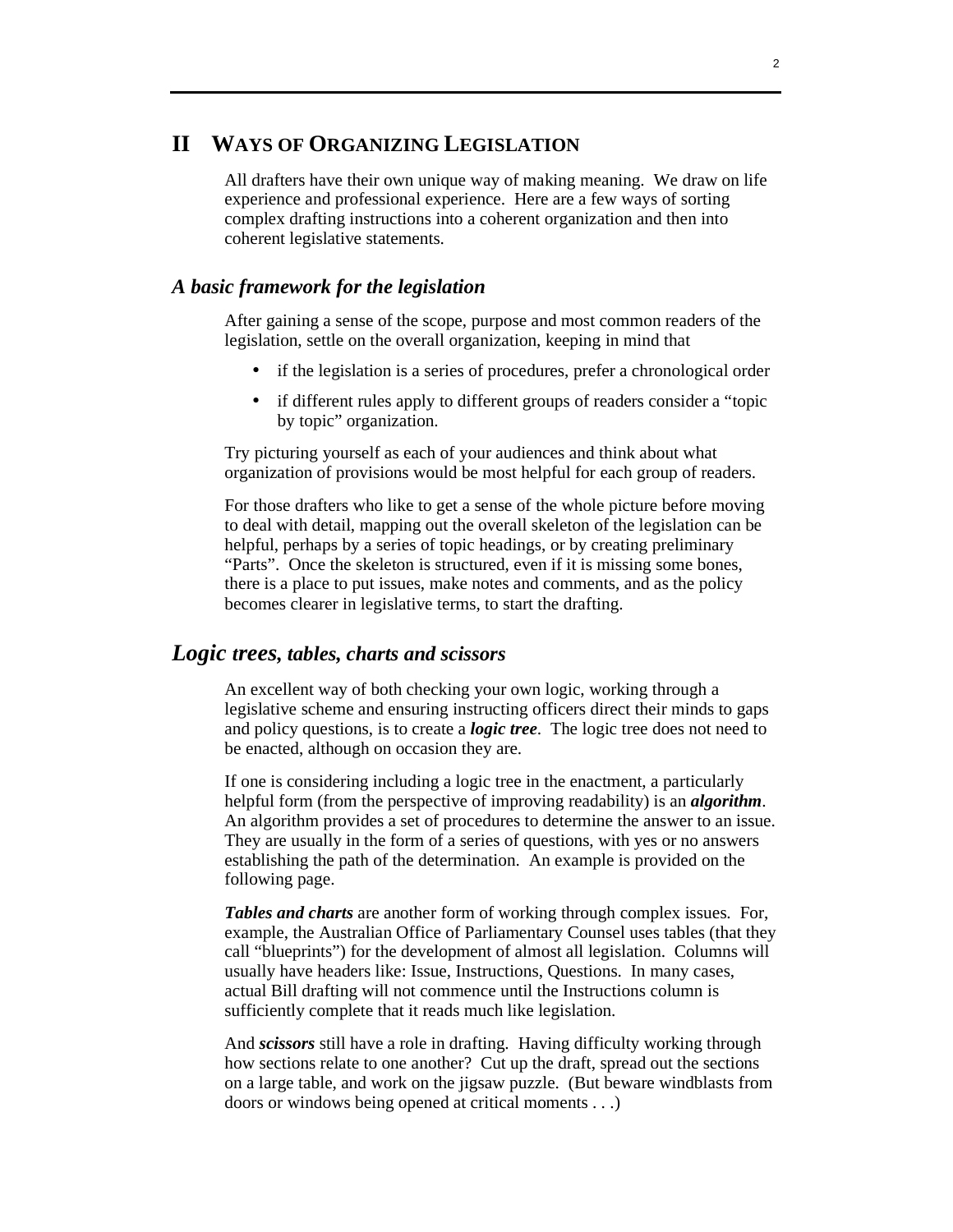Example of a logic tree in the form of an algorithm:

#### **Statutory Holiday Pay**

**43** An employer must pay an employee holiday pay for a statutory holiday in accordance with the following:

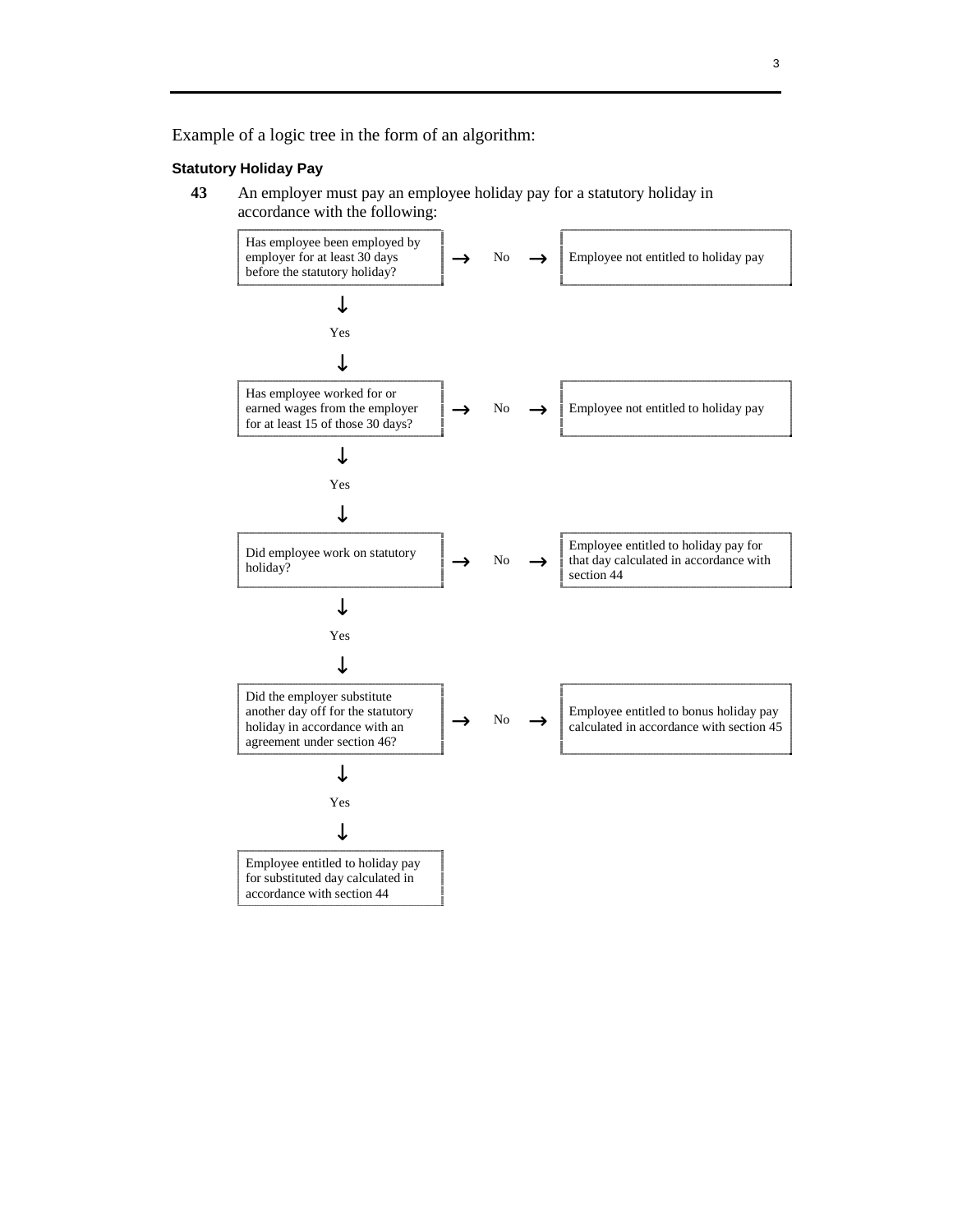# *Purpose statements*

 It can sometimes be helpful to create, at least for drafting purposes, a purpose statement for a particular part of the draft: what, fundamentally, is the legislation in this part intended to do? This kind of statement can be a useful "drafting touchstone", helping the draft to stay on track, or requiring the statement to be modified.

 After the drafting is advanced, thought can be given to including the statement as a substantive provision, or not.

# *WHIB – a sorting hat for complex instructions*

 This sorting hat is offered as a structured approach to help penetrate particularly difficult or overly vague drafting instructions.

| W       | Who        | Who is the main subject of the provisions?           |
|---------|------------|------------------------------------------------------|
|         | What       | What is the general rule?                            |
|         | Where      | Are there location components?                       |
|         | When       | Are there time components?                           |
|         | Why        | Is there an express purpose component?               |
| $\bf H$ | How        | Are there procedure rules?                           |
|         | How much   | Are there monetary value components?                 |
| I       | If         | Are there restrictions on the application of a rule? |
|         | If not     | What are the consequences for non-compliance?        |
| В       | <b>But</b> | Are there exceptions to the rules?                   |

 (This is also a good check list for everything from identifying outstanding issues to designing community theatre posters to planning school field trips.)

# *Organizing at the section level*

 For each section, identify the key general rule and conceptually classify the other rules (for which the WHIB list can be helpful).

State the general rule as early as possible in a section.

 The general rule should be separated from the associated rules unless all are very straightforward.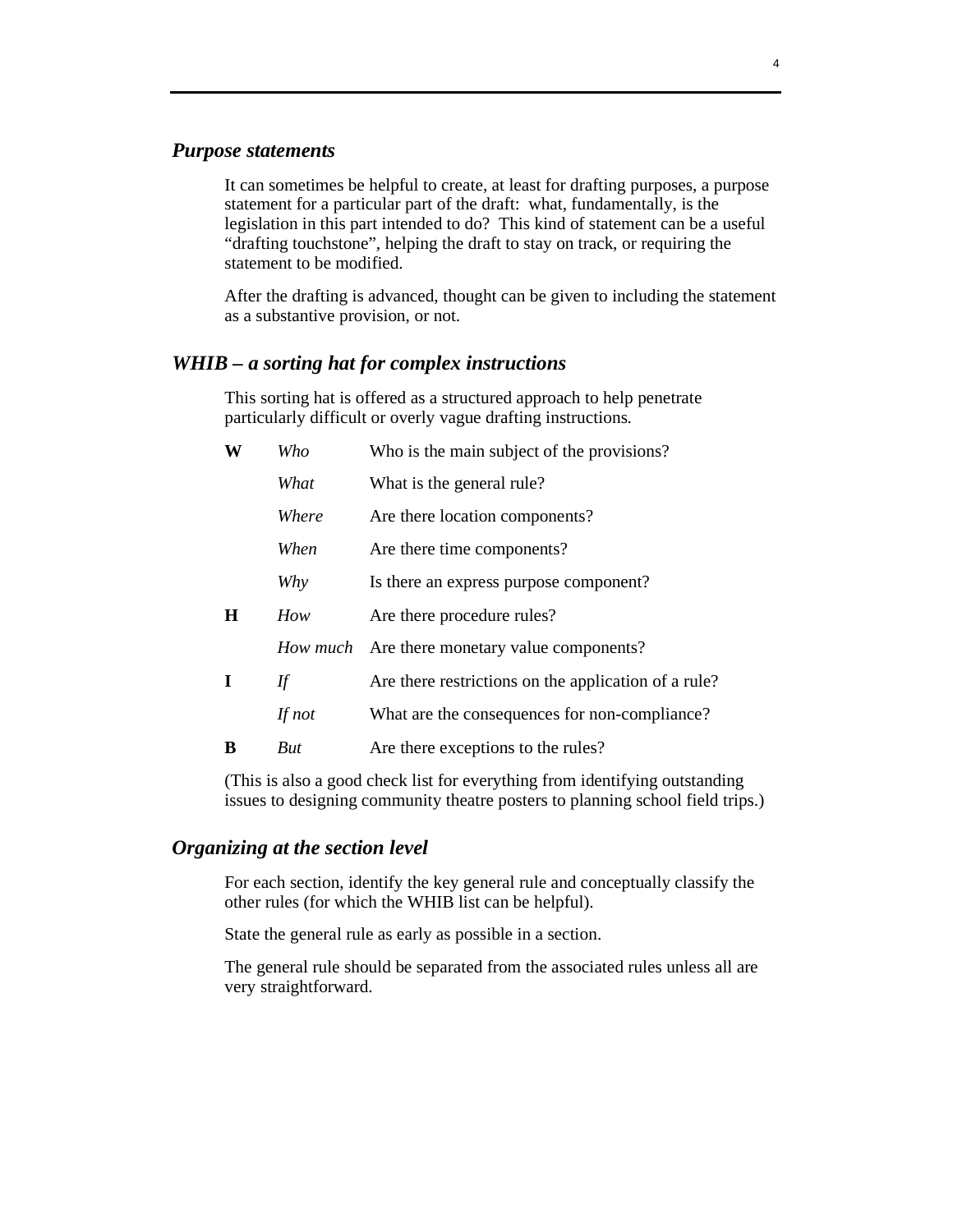One effective model for organizing the most common rule forms is this:

| Application:   | If (a), (b) or $(c)/A$ person who (a), (b) or $(c)$                                                                              |
|----------------|----------------------------------------------------------------------------------------------------------------------------------|
| General rule:  | A person must/may                                                                                                                |
| Restrictions:  | The authority under subsection $(1)$ may only be<br>exercised after                                                              |
| Exceptions:    | As an exception to subsection $(1)$<br>Despite subsection $(1), \ldots$<br>Subsection $(\#)$ [general rule] does not apply to/if |
| Process rules: | Where, When, How, How Much                                                                                                       |

 A consistent approach to organization throughout the draft provides a framework for incorporating refinements to the draft as they are received.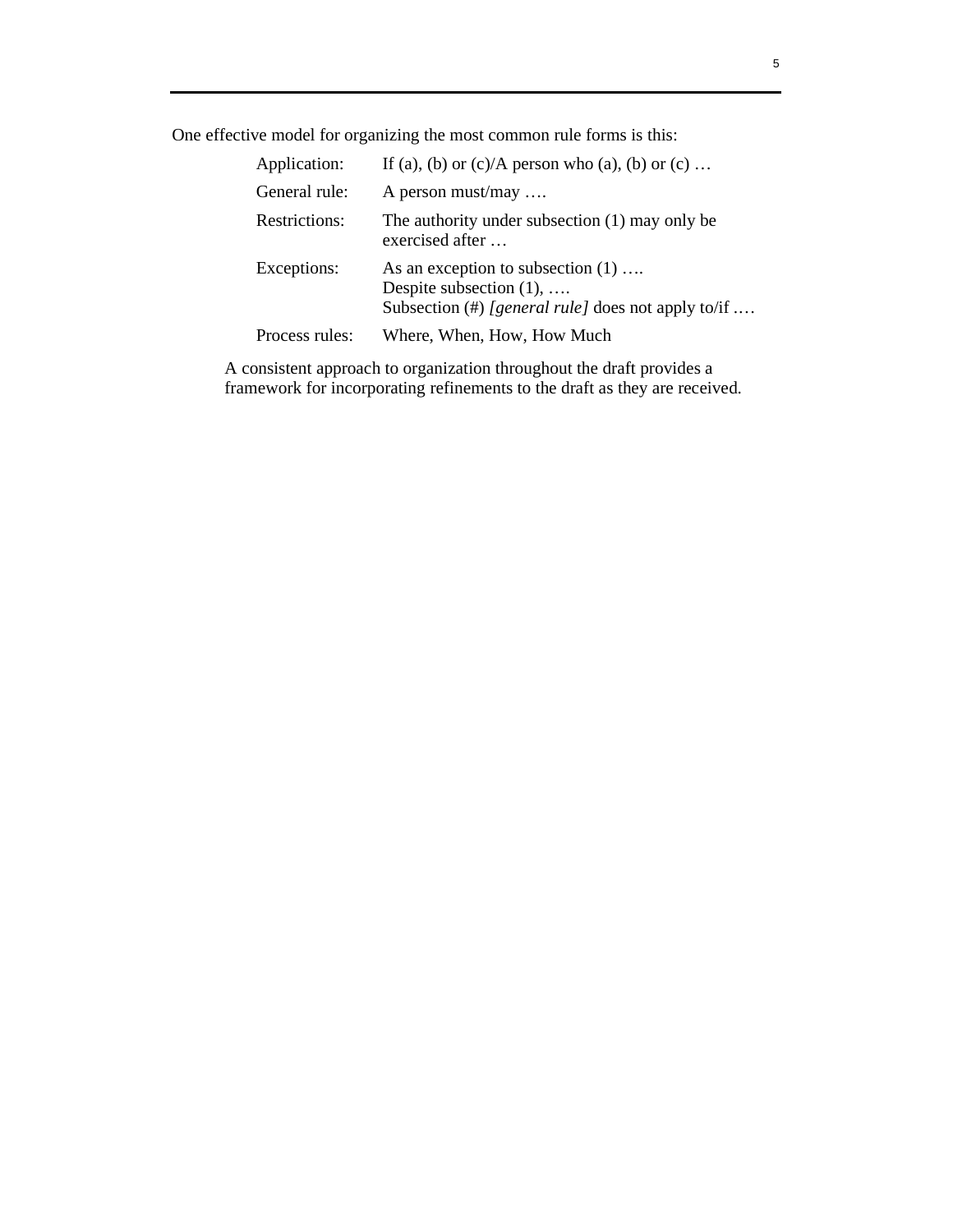# **III TELL THE READER HOW IT FITS TOGETHER**

 The more complex your legislation, the more important it is to assist readers in understanding how the provisions relate to one another.

Three techniques you may consider in providing this assistance:

- In cases of complex provisions on a single issue, consider including a *context statement* in the opening section or subsection on the issue.
- In cases where complexity arises from the interaction between the general rule and other rules, or among other rules, consider a *relationship statement* to clarify the nature of these interactions.
- If the legislation establishes a scheme by the operation of a number of interrelated sections, consider a *descriptor statement* to provide an overview for the provisions that follow it.

# *Context statements*

Context statements indicate the general scope of a section.

Common context statements are:

- application context statements, and
- framework context statements.

### **Application context statements**

These assist when the section is limited in the persons to whom it applies or the circumstances in which it applies

In complex provisions, application statements may effectively be put at the start of the section, to be followed by the general rule. This tells readers immediately about whether the provision is relevant to their circumstances.

## Examples:

- (1) This section applies to a person who ….
- (1) This section applies to a person who  $(a) \dots (b) \dots$  or  $(c) \dots$
- (1) This section applies in any of the following circumstances: ….

# **Framework context statements**

These assist where the section has multiple process rules related to the general rule, or where the section is a collection of process rules. In the former case, the framework statement can be combined with the general rule. In the latter case, it becomes an opening context statement (admittedly of limited legal effect, but of considerable benefit to readers).

### Examples:

- (1) A person subject to a stop work order may appeal to the building standards tribunal in accordance with this section.
- (1) A license application must be made in accordance with the section.

See Schedule 1 for other examples of context statements.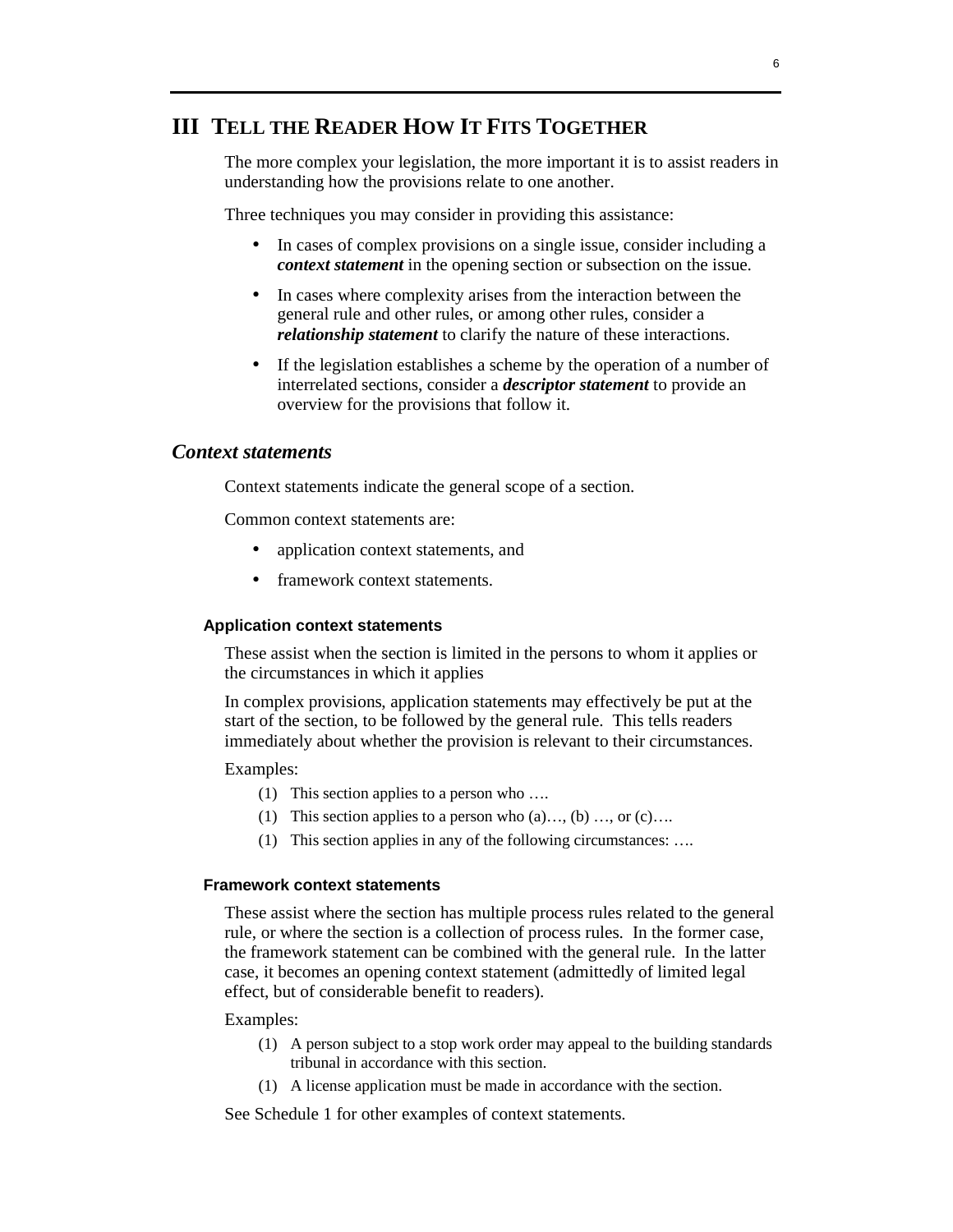# *Relationship statements*

 When one provision qualifies another, reader comprehension can be helped by a statement that indicates the relationship between these provisions.

Common relationship statements:

 Despite …. As an exception to … Notwithstanding …. Subject to …. … in accordance with …

### **Where to put the relationship statement**

The options are:

- in the general rule: "Subject to subsection  $(2), \ldots$ ."
- in the exception/restriction: "As an exception to subsection  $(1), \ldots$ ."

 Many plain language proponents will advise against the first option, on the basis that it clutters up the general rule. However, from the perspective of effective communication, it may be more important for readers to be immediately warned that the general rule is qualified.

 Use the nature of the provisions to determine whether it is better to include the relationship statement in the general rule or the qualifying rule:

• If the qualifying rule applies in all or many cases, it may be better to put the relationship statement in the general rule so that readers are not mislead (particularly if the rule confers a power, establishes an entitlement or creates a prohibition).

 "Subject to" and "in accordance with" are common statements for this purpose.

• If the qualifying rule is more limited, the relationship statement is more appropriate in the qualifying rule.

 "As an exception to", "Despite" and "In addition to" are common statements for this purpose.

 "Notwithstanding" should be avoided as unnecessary legaleze (unless you are working within an older Act that uses this term).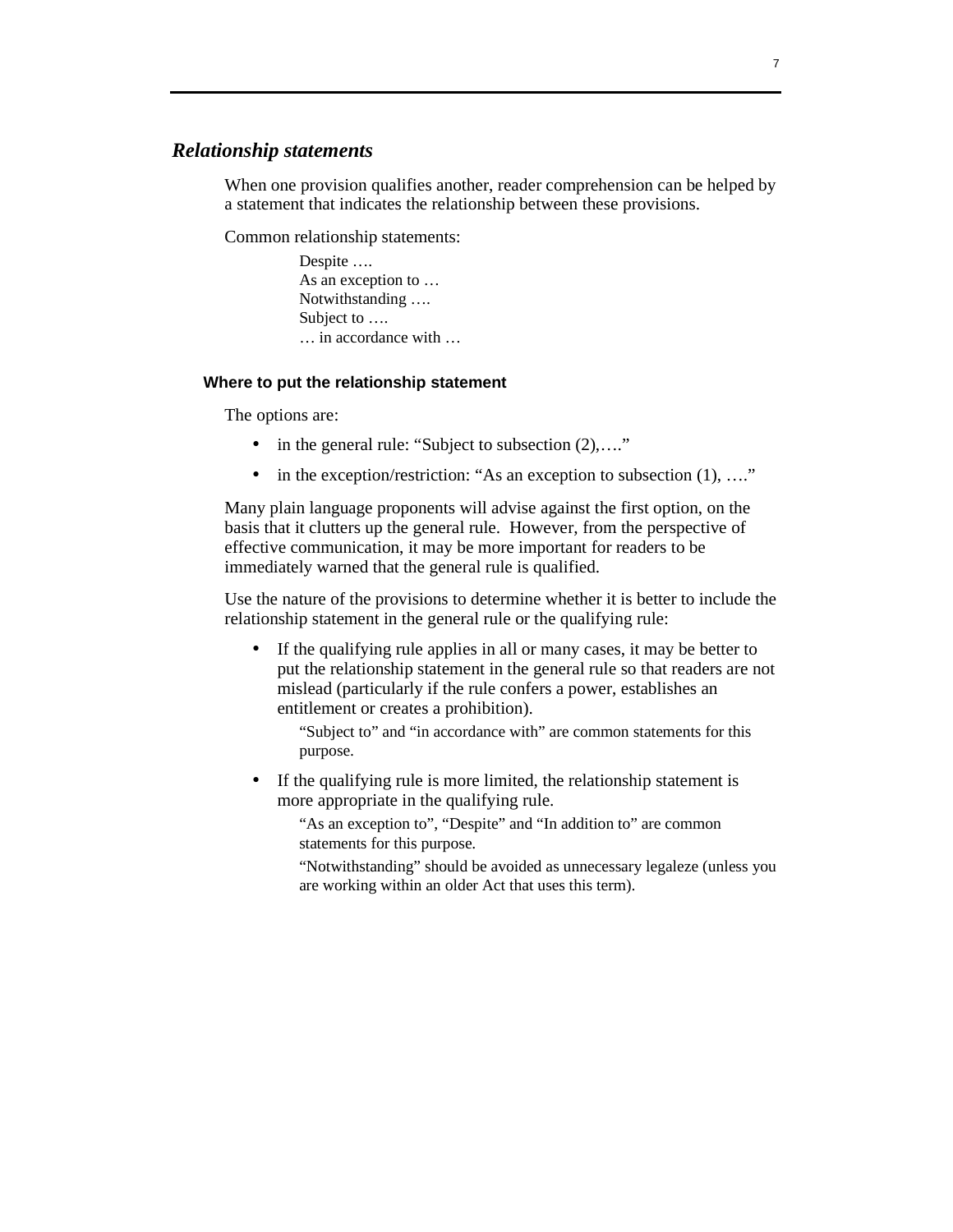### **Exceptions to a general rule**

 In the case of provisions that are exceptions to a the general rule, the exception should either

- be clearly separated and indicated by a relationship statement, or
- if the exception is particularly significant, be made part of the general rule.

Not Recommended:

- Tagging them on at the end of the general rule as a proviso (as in: "[general rule], except that …."
- For exceptions by regulation or other subordinate instrument, being silent in the general rule and simply providing (hiding) the exception authority elsewhere.

See Schedule 2 for examples of relationship statements.

# *Descriptor statements*

 These are used where the legislation establishes a scheme by the operation of a number of interrelated sections. They are intended as a guide to readers, providing an overview for the provisions that follow. This gives readers a picture of the whole, before delving into the detail.

They may be minimalist, as in:

- **5** The licence levels under this Part are as follows:
	- (a) brokerage;
	- (b) managing broker;
	- (c) associate broker;
	- (d) representative.

Or they may provide a greater description, as in:

- **5** The licence levels under this Part are as follows:
	- (a) brokerage, being a licensee on behalf of which other licensees must provide real estate services;
	- (b) managing broker, being a licensee responsible for a brokerage and the supervision of other licensees of the brokerage;
	- (c) associate broker, being a licensee who meets educational and experience requirements to be a managing broker, but is providing real estate services under the supervision of a managing broker;
	- (d) representative, being a licensee providing real estate services under the supervision of a managing broker.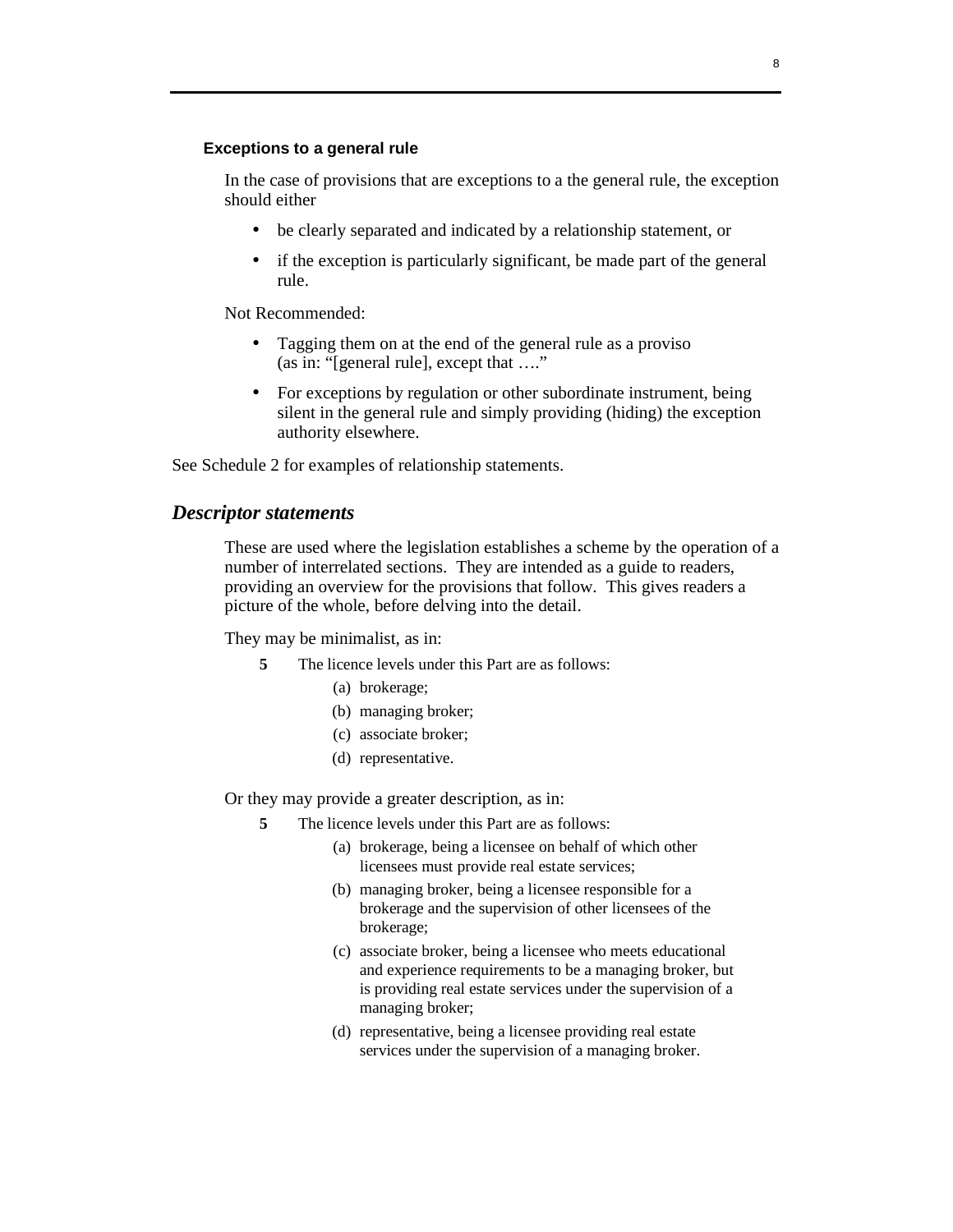# **IV CROSS REFERENCES AND REFERENCE DESCRIPTORS**

# *The Jekyll and Hyde of cross references*

Cross references can be used for at least 3 purpose:

- to provide certainty in relation to the matter being referenced
- to allow shorter legislation by incorporating another provision by reference
- to provide readers with pointers to related provisions

 They also can create barriers to understanding, particularly for lay readers who are unfamiliar with the naming conventions for statutory provisions.

 As with so much of legislative drafting, one must balance the positive benefits from legal and format perspectives with the goal of effective communication.

# *Cross references within a section*

Are to be avoided where possible.

 Sections should be kept short enough that internal cross references are unnecessary in almost all cases. One relies on the interpretation principle of "meaning in context" to give effect to the intention.

But this general rule of avoidance gives way to the need for legal certainty.

Consider, as an example:

## **Notice of discipline hearing**

- **14** (1) The council may issue a notice to a licensee advising that a discipline hearing is to be held to determine whether the licensee has committed professional misconduct.
	- (2) The notice must
		- (a) describe the nature of the complaint or other matter that is to be the subject of the discipline hearing, and
		- (b) specify the time and place set for the start of the discipline hearing.
	- (3) The notice must be given to the licensee, at least 21 days before the time set for the discipline hearing, as follows:
		- (a) in the case of notice to a current licensee, by personal service or by delivery in accordance with the rules;
		- (b) in the case of notice to a former licensee, by personal service;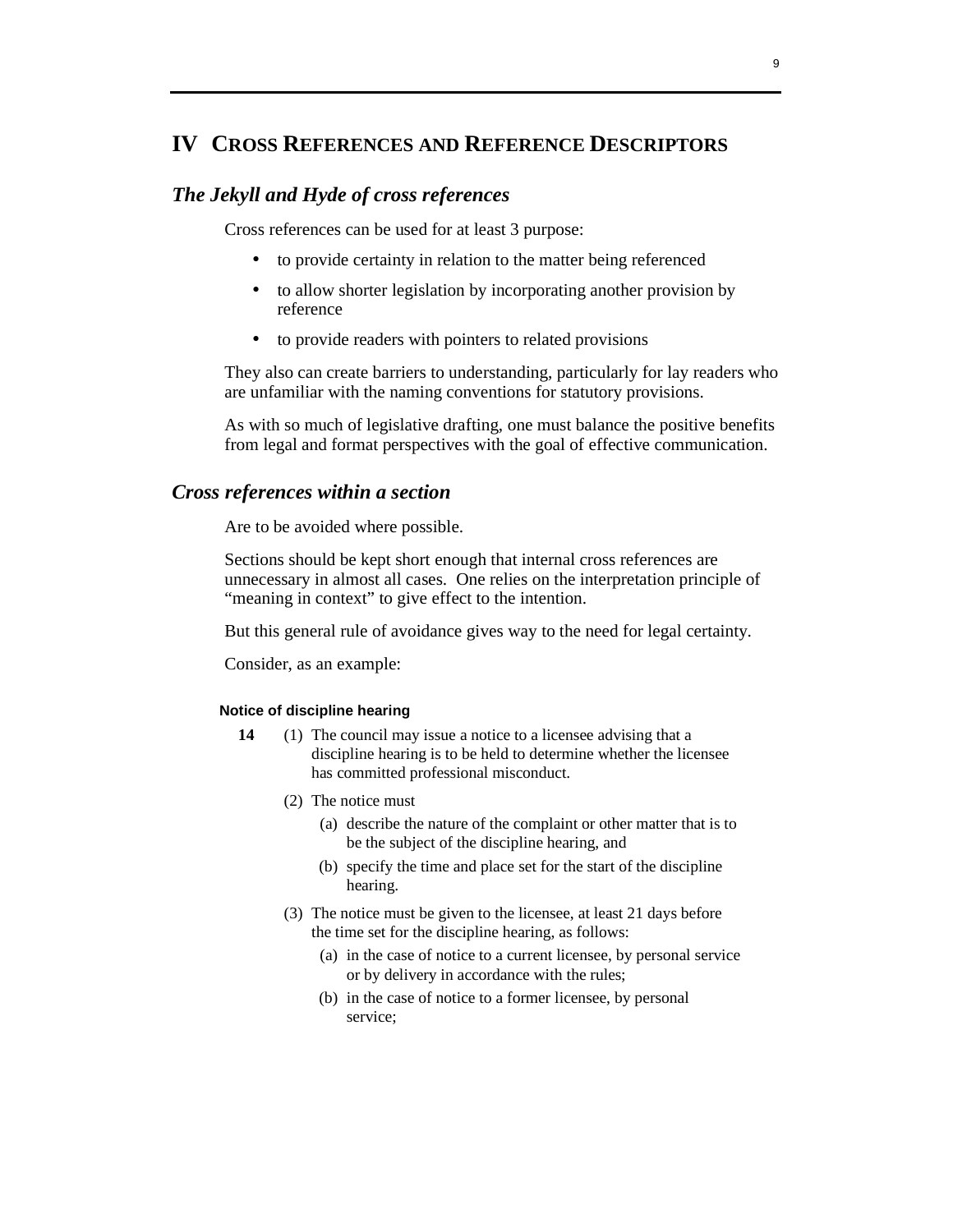- (c) as an alternative in any case, in accordance with a court order for substituted service.
- (4) If notice is given in accordance with subsections (2) and (3), the discipline committee assigned to deal with the matter may proceed with the discipline hearing at the time set whether or not the licensee or a representative of the licensee is present.

In subsections  $(2)$  and  $(3)$ , the nature of the notice is clear in context – there is no need to say "The notice under subsection (1)". In subsection (4), the cross references have legal effect, operating to make compliance a condition precedent to the authority provided in the subsection.

# *Cross references between sections*

 Are often necessary. Improving communication, in this case, means providing readers with sufficient information that they will understand the intention of the cross reference.

 Using the notice of discipline hearing provision above, consider how to deal with another provision that will require notice to be given in the same way.

See Schedule 3 for an exercise to reorganize and eliminate cross references.

# *Approaches to cross references and reference descriptors*

# **1. A bare cross reference**

(3) The notice must be given in accordance with section 14.

 With this approach there is no context for a reader. This is less of a problem if the sections are near each other. However, many readers are now accessing legislation electronically and many of the systems used do not allow easy access between sections (often one must click back to the table of contents, scroll to identify the referenced provision, click again to access that section, then repeat the process to return to the original provision that is relevant to your concern. Hypertext links could avoid this but mostly we are not there yet).

### **2. Provide context without a cross reference**

 (3) The notice must be given in the same manner as a notice of discipline hearing.

 If the provisions are near each other, a contextual approach may permit this with nothing further. In many cases, this approach is better supported by a definition:

"notice of discipline hearing" means a notice under section 14.

 The definition approach is useful if the term is used a number of times in the legislation.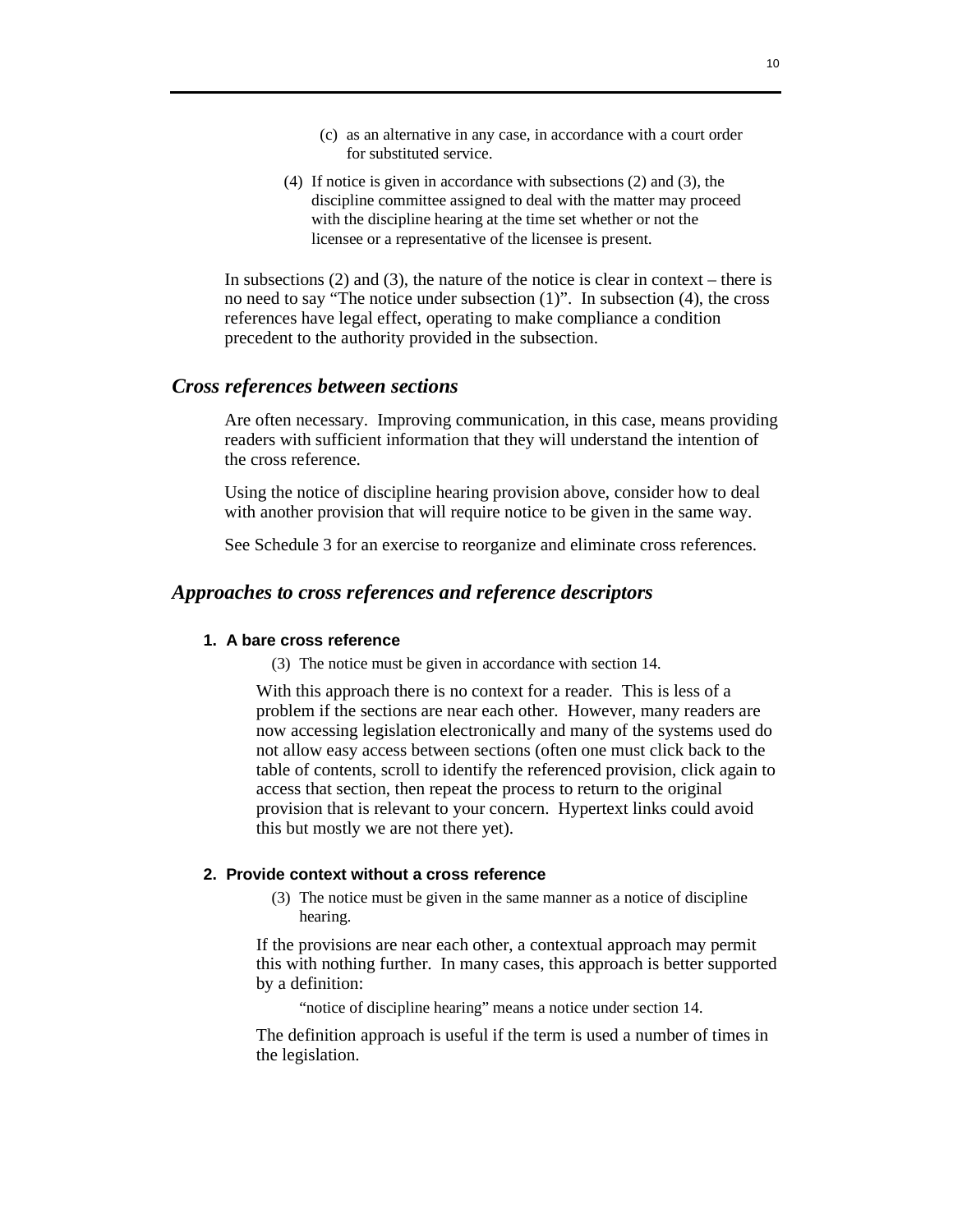# **3. Provide context and the cross reference**

 (3) The notice must be given in the same manner as a notice of discipline hearing under section 14.

This approach provides information and certainty.

### **4. Use a "reference descriptor"**

 (3) The notice must be given in accordance with section 14 *[notice of discipline hearing]*.

There are Canadian examples of this approach used with specific legislative authority and without such authority. The provisions which establish the authority are designed to limit the interpretive effect of the descriptors.

 For example, section 3 of the *Criminal Code* establishes an interpretive rule for that Act:

**3.** Where, in any provision of this Act, a reference to another provision of this Act or a provision of any other Act is followed by words in parenthesis that are or purport to be descriptive of the subject-matter of the provision referred to, the words in parenthesis form no part of the provision in which they occur but shall be deemed to have been inserted for convenience of reference only.

 And section 11 of the British Columbia *Interpretation Act* establishes an interpretive rule for all BC legislation:

- **11** (1) In an enactment, a head note to a provision or a reference after the end of a section or other division
	- (a) is not part of the enactment, and
	- (b) must be considered to have been added editorially for convenience of reference only.
	- (2) In an enactment, if a reference to a provision of the enactment or any other enactment is followed by italicized text in square brackets that is or purports to be descriptive of the subject matter of the provision, subsection (1) (a) and (b) applies to the text in square brackets.

 Such an approach is particularly useful for references to provisions in other Acts or between provisions in large Acts (which electronically are often split into subunits that make it a challenge to move between provisions).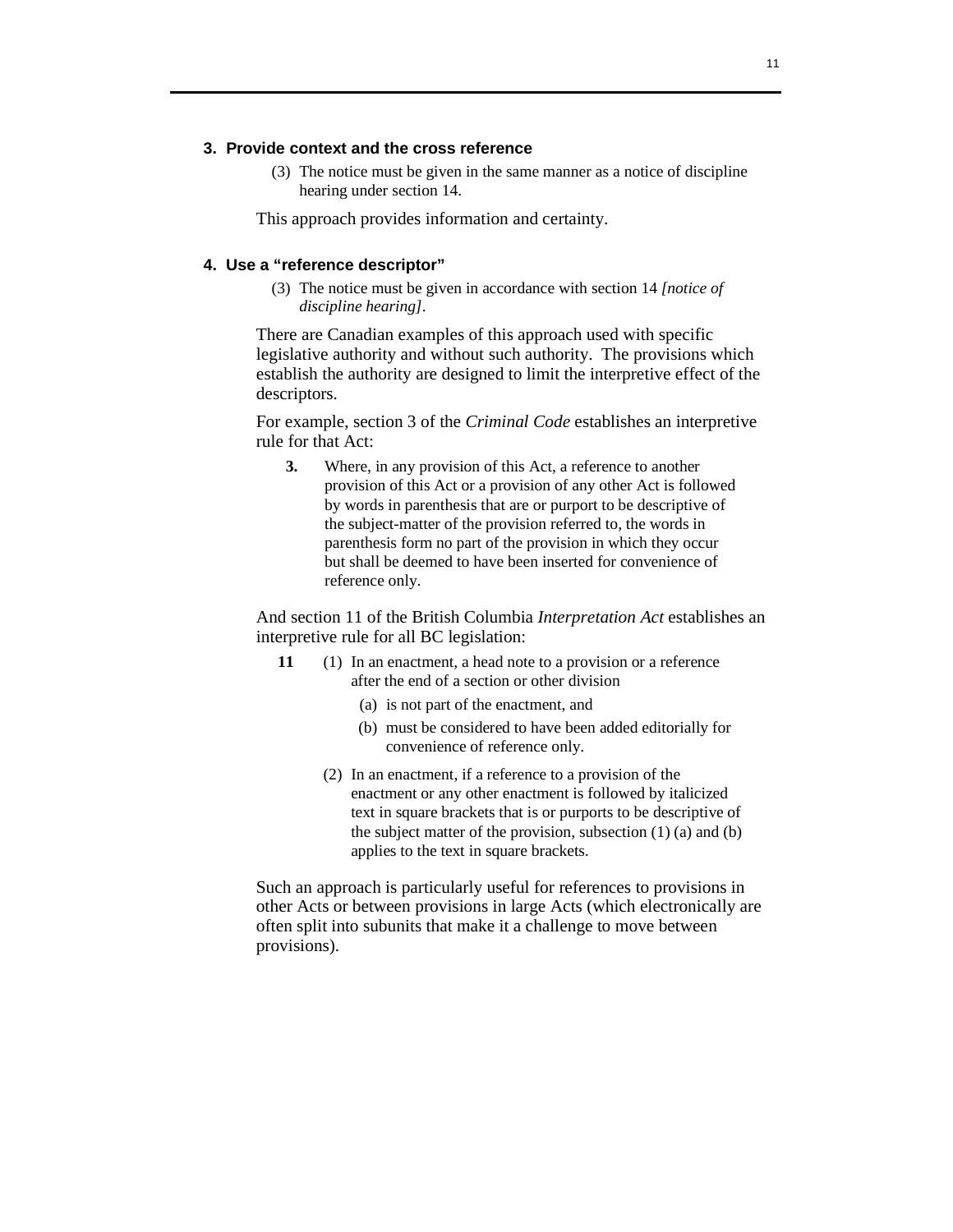# **V DEFINITIONS (HAVE YOUR CAKE AND EAT IT, TOO)**

 Using definitions is one of the simplest techniques for providing both legal certainty and easy reading.

From the legal certainty perspective, definitions are used to

- avoid repetition of a series of words that would otherwise be required to be repeated
- to expand the meaning that a word or phrase would otherwise have as a result of its dictionary meaning
- to limit the meaning that a word or phrase would otherwise have as a result of its dictionary meaning
- to both limit and expand the meaning a word or phrase would otherwise have (by use of "means . . . and includes . . .")
- to avoid ambiguity
- to act as a signpost to another provision.

 To combine this with improved readability, one simply chooses a defined term that is contextually understandable.

 By "contextually understandable" we mean understandable without reference to the definition—which means the definition must not include matters that would not be understood without the definition. (One should resist including substantive provisions within definitions in any case.)

#### **Choosing the defined term**

 The defined term should be one that a reader would immediately understand in context.

 Avoid using a general term and then defining it to be something more restrictive than the usual meaning. Instead, include a descriptor to indicate the limited intention.

#### Examples:

| Don't use | Do use                                   |
|-----------|------------------------------------------|
| notice    | tax notice, notice of discipline hearing |
| approval  | local authority approval                 |
| committee | special compensation committee           |
| borrowing | long term borrowing                      |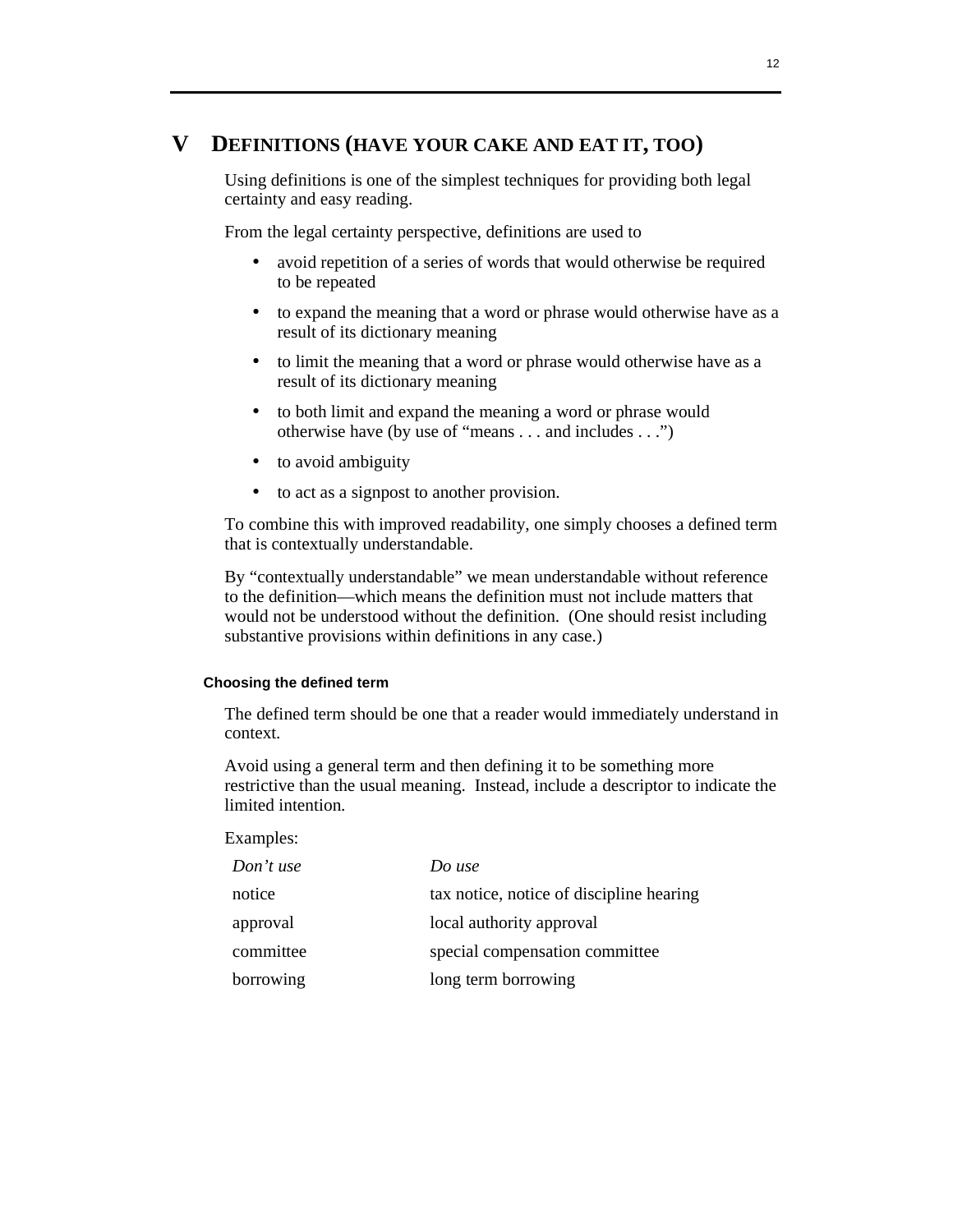# **VI LIST FORMATS FOR PARAGRAPHING**

# **What is meant by a "list format"**

 The suggestions here are for dealing with provisions that have a number of paragraphed components. In this,

• the term *non-list form* is used to describe paragraphing where, in our Canadian drafting style, the relationship between paragraphs is not indicated until the applicable "and/or" conjunction at the end of the penultimate paragraph

— as in: "A person must not  $\dots$  (a), (b), or (c)."

• the term *list form* is used to describe paragraphing where the opening statement eliminates the need for a penultimate conjunction — as in: "A person must not any of the following: (a); (b); (c)."

#### **The recommendation**

 If a provision has a number of paragraphed components, prefer a list format to a non-list format and use an opening statement that indicates whether the following paragraphs operate conjunctively or disjunctively.

A list format with an operation indicator:

- gives readers information about the relationship between provisions without having to search down to the penultimate paragraph, and
- avoids future amendments of the tedious "*by striking out* "and" *at the end of paragraph (f), by adding* "and" *at the end of paragraph (g) and by adding the following paragraph:…*" form

Examples of operation indicators:

 all the following one of the following: each of the following: either or both of the following: one or more of the following: any or all of the following: the following, as applicable and to the extent possible:

### **Paragraphing examples**

*Not recommended:* A non-list format:

- (1) The minister may make regulations
	- (a) prescribing forms that must be used to make a licence application,
	- (b) establishing information that must be included in a licence application,
	- (c) establishing records that must be submitted with a licence application, and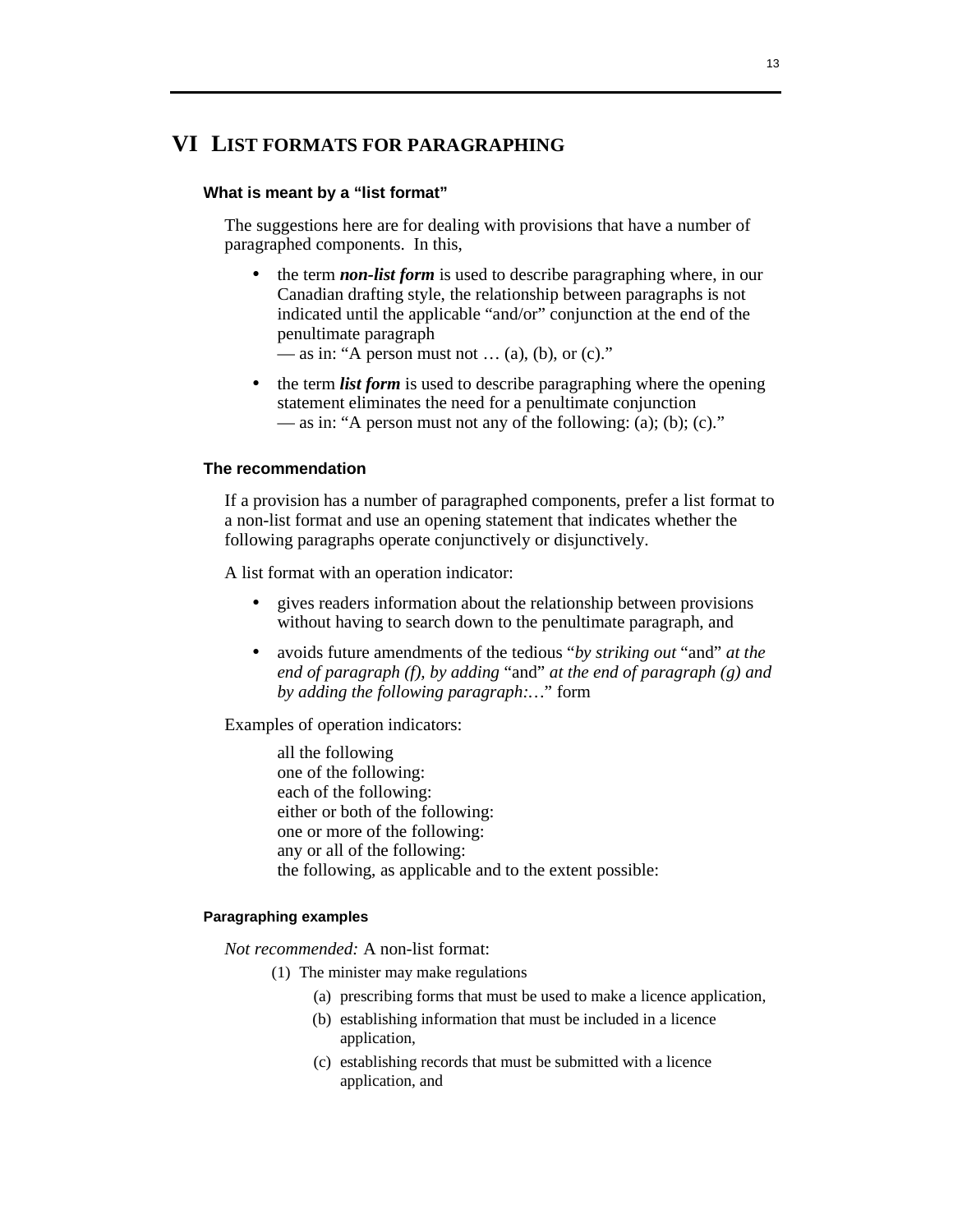(d) authorizing the director to require an applicant to provide additional information and records.

# *Not recommended:* A list format, but without an indication of operation:

 (1) The minister may make regulations as follows: (a) to (d)

*Recommended:* A list format, with an indication of operation:

 (1) The minister may make regulations doing any or all of the following: (a) to  $(d)$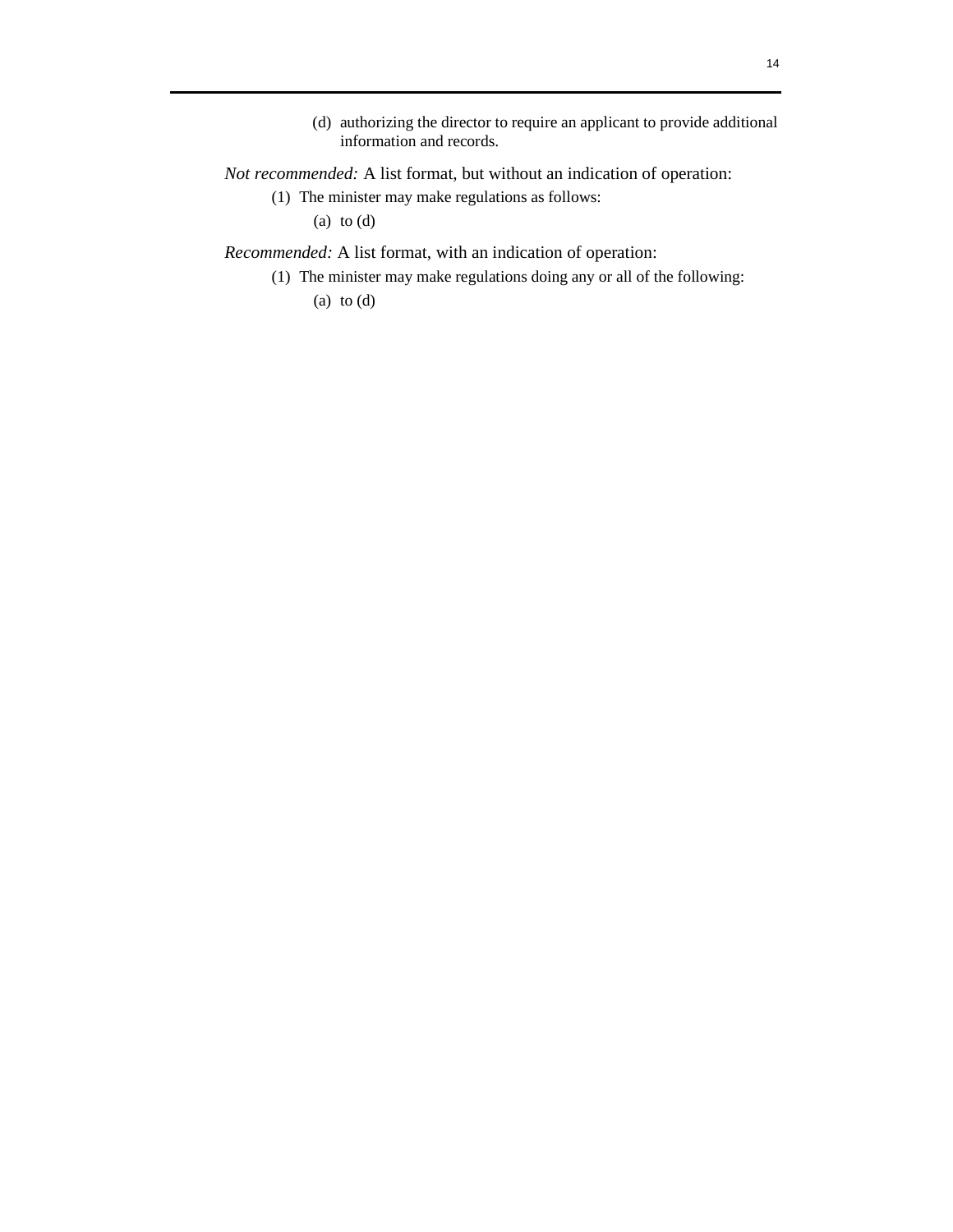# **VII FORMULAS**

#### **Formulas and equations**

 A formula is the expression of a mathematical calculation. It may be entirely textual, or it may be a combination of algebraic statement and text.

 The Canadian Style Guide makes a distinction between a formula and an equation:

- a *formula* is the calculation process on one side of an equation (as in:  $Y + Z$ )
- an *equation* is a complete one-thing-equals-another statement (as in:  $X = Y + Z$ )

 The term "formula" is used here to refer to both forms of statement (and the equation form is preferred).

### **Textual formulas and algebraic formulas**

 A *textual formula* is a description of the mathematical calculation solely in words. In this case, the formula is usually written as a description of the calculation process (the *formula* meaning above).

As in:

 (3) The tax payable is calculated by multiplying the purchase price of the tangible personal property by the applicable tax rate under section 6.

### An *algebraic formula* is presented using

- mathematical operators (as in:  $+$ ,  $-$ ,  $\times$ ,  $\div$ ),
- mathematical syntax (such a brackets to indicate operation order), and
- defined terms (variables) to indicate components that are different from one application of the formula to its next application

# As in:

(3) The tax payable is to be determined as follows:

| $\textit{Tax} = \textit{purchase price} \times \textit{tax rate}$ |     |                                                                          |
|-------------------------------------------------------------------|-----|--------------------------------------------------------------------------|
| where                                                             |     |                                                                          |
|                                                                   |     | purchase price $=$ the purchase price of the tangible personal property; |
| tax rate                                                          | $=$ | the applicable tax rate under section 6.                                 |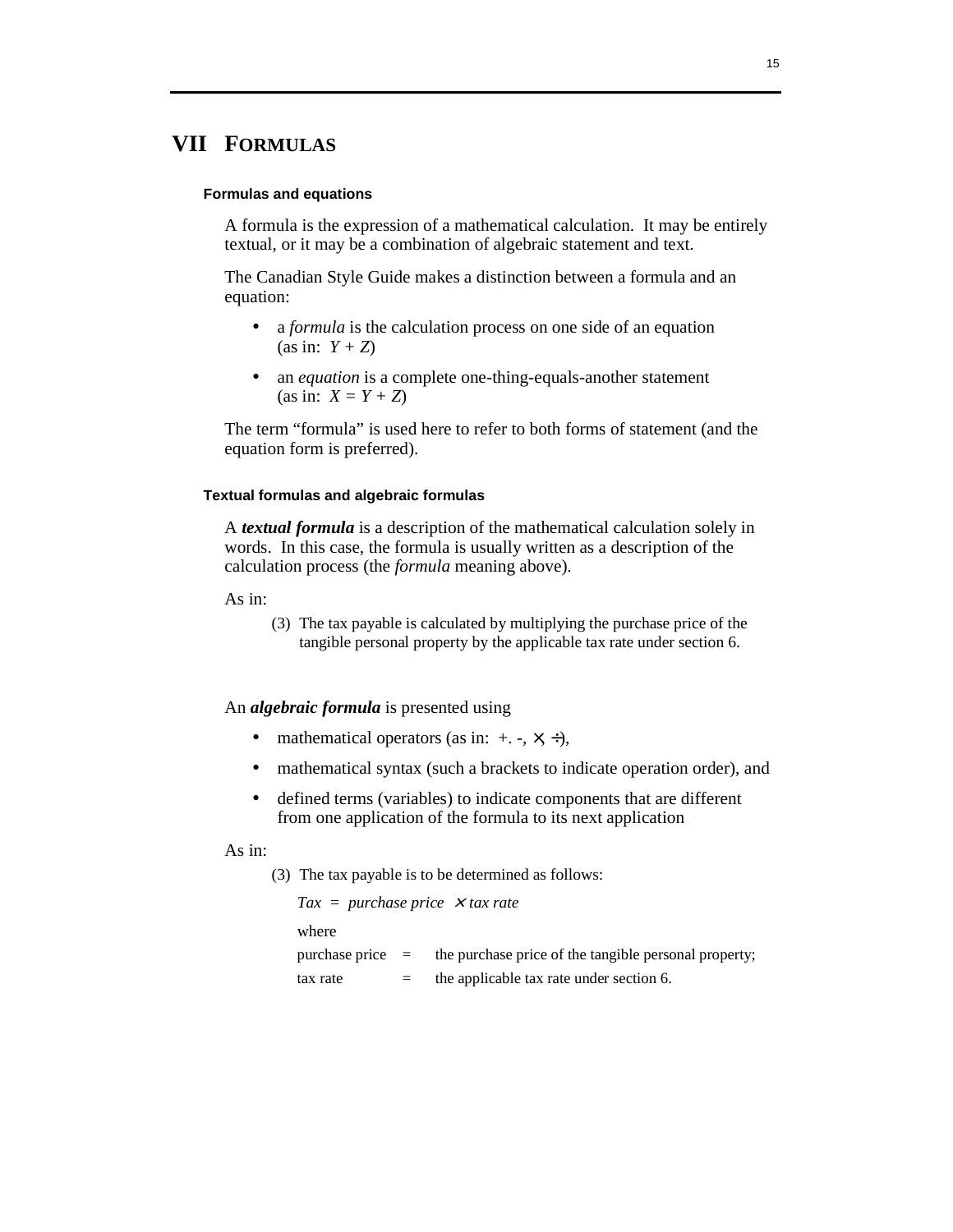#### **Textual formulas should only be used in limited circumstances**

Textual formulas are generally not preferred unless:

• the calculation is simple

and

• the terms used in the formula are common to provisions of the enactment other than formulas (that is, they are generally defined terms)

 If you are using a textual formula, readability may be improved by paragraphing to indicate the mathematical relationships, replacing the standard conjunctions (and/or ) with mathematical connectors (plus, less, minus, multiplied by, divided by).

#### For example:

#### *Without paragraphing*

 (4) A construction bylaw must not be adopted if the total amount proposed to be borrowed under the bylaw exceeds the total amount of borrowing approved by the inspector for local improvements less the amount already borrowed under that authority.

#### *With paragraphing*

- (4) A construction bylaw must not be adopted if the total amount proposed to be borrowed under the bylaw exceeds
	- (a) the total amount of borrowing approved by the inspector for local improvements

minus

(b) the amount already borrowed under that authority.

#### **Algebraic formulas are generally to be preferred**

 Algebraic formulas should be used unless the calculation involves a very limited number of components and an entirely straightforward calculation.

 Algebraic forms should be considered in any case, particularly if the public will in fact be using the provision to make the established calculation (be it on paper, with a calculator or by computer).

There are a number of approaches in presenting algebraic formulas:

- using *meaningful labels* (such as "property value") which are then defined if necessary
- using *meaningful letters* (such as "PV" for property value) which are then defined
- using *arbitrary letters* (such as "A, B, C") which are then defined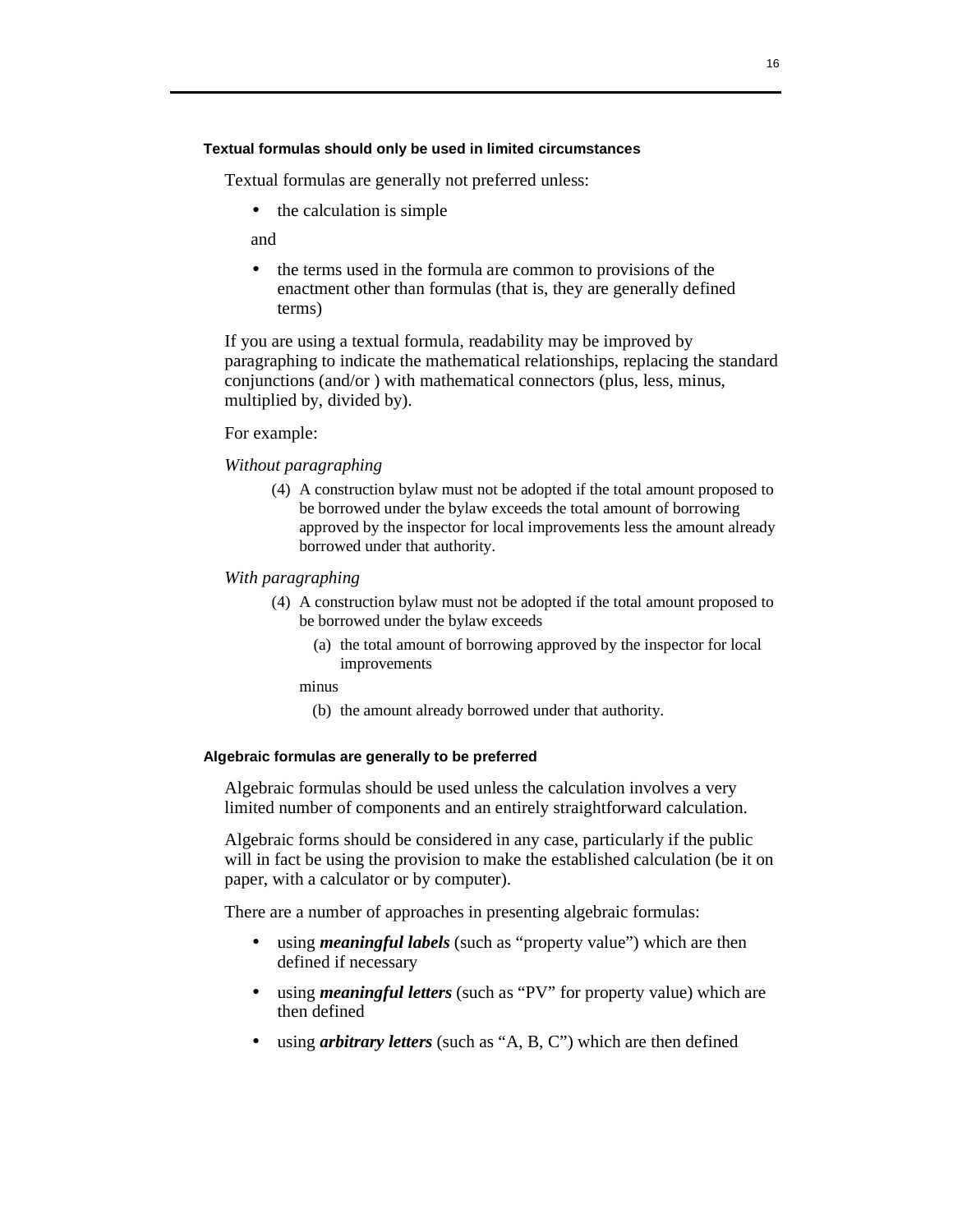In using algebraic formulas

- A full equation (as in:  $tax = price \times tax \ rate$ ) should be used, rather than an expression that only include the calculation process (as in: *price* × *tax rate*)
- The equation should fit on a single line
- Meaningful labels should be used unless there is a specific reason for using letters
- If letters are to be used, these should be meaningful letters rather than arbitrary single-letter variables.

### **Meaningful label formulas**

 Using meaningful labels to describe the variables provides general readers with an immediate indication of intention.

For example:

| recapture charge = (fair market value – forest land value) $\times$ recapture rate |         |                                                             |
|------------------------------------------------------------------------------------|---------|-------------------------------------------------------------|
| where                                                                              |         |                                                             |
| fair market value                                                                  |         | the fair market value determined under section $22(3)(a)$ ; |
| forest land value                                                                  | $=$ $-$ | the forest land value determined under $22(3)(b)$ ;         |
| recapture rate                                                                     | $=$     | the prescribed recapture rate.                              |

#### **Meaningful letter formulas**

Meaningful letter formulas may be appropriate if:

- the usual audience is already using abbreviations to refer to terms (for example, the forestry sector referring to "annual allowable cut" as AAC)
- the usual audience will be limited to accountants or similar professionals
- the formulas is complex and lengthy (and so unlikely to fit on a single line)

For example:

| $RC = (FMV - FLV) \times RR$ |     |                                                             |
|------------------------------|-----|-------------------------------------------------------------|
| where                        |     |                                                             |
| RC                           | $=$ | recapture charge                                            |
| <b>FMV</b>                   | $=$ | the fair market value determined under section $22(3)(a)$ ; |
| FLV                          |     | the forest land value determined under $22(3)(b)$ ;         |
| RR                           |     | the prescribed recapture rate.                              |
|                              |     |                                                             |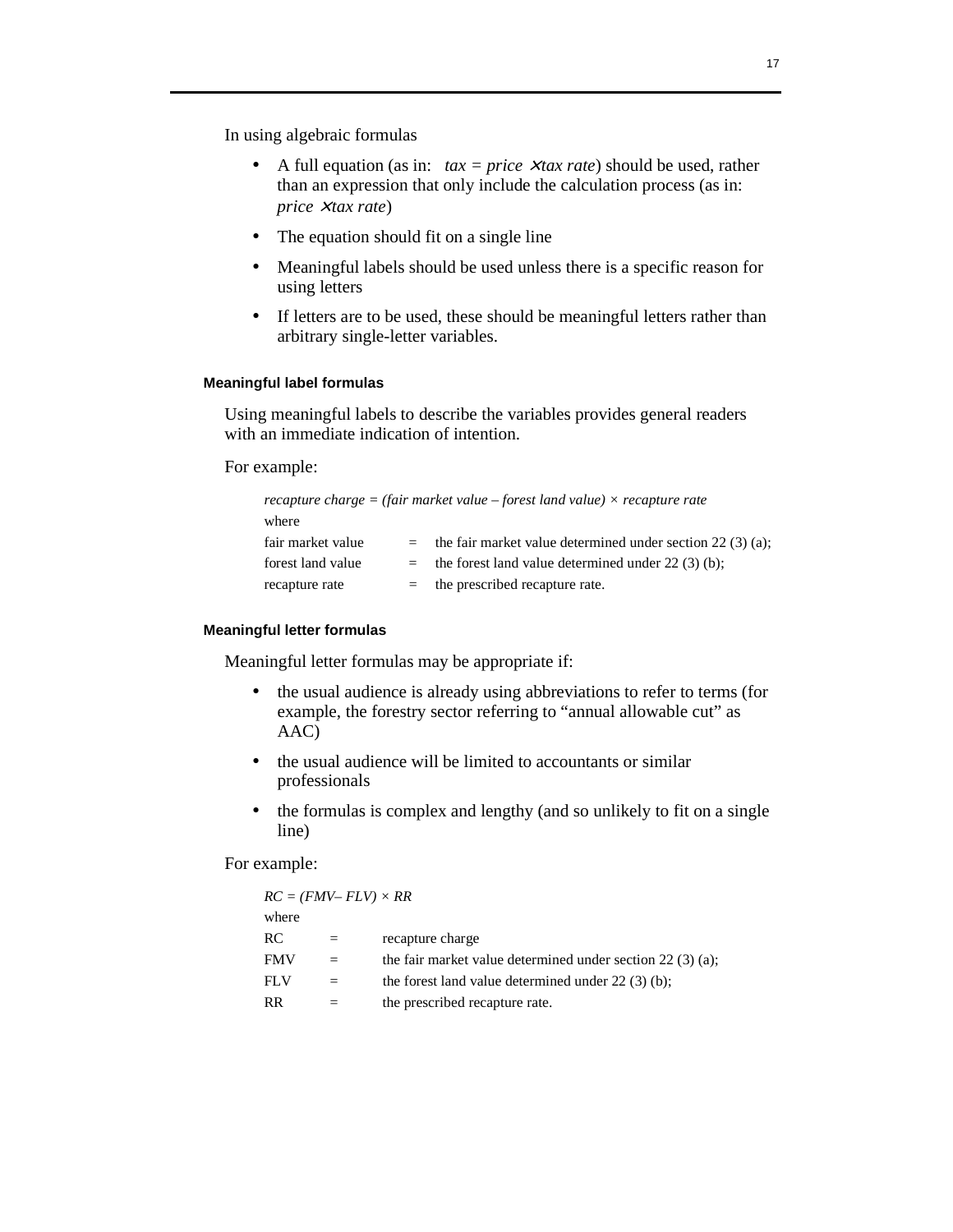# *Arbitrary letter formulas*

Arbitrary letter formulas should be avoided because they require the reader to go through the exercise of reading the definitions back into the formula before they can understand what it related to and what it does.

For example:

| $A = (B - C) \times D$ |                                                             |
|------------------------|-------------------------------------------------------------|
| where                  |                                                             |
| A                      | recapture charge                                            |
| B                      | the fair market value determined under section $22(3)(a)$ ; |
| C                      | the forest land value determined under $22(3)(b)$ ;         |
| D                      | the prescribed recapture rate.                              |
|                        |                                                             |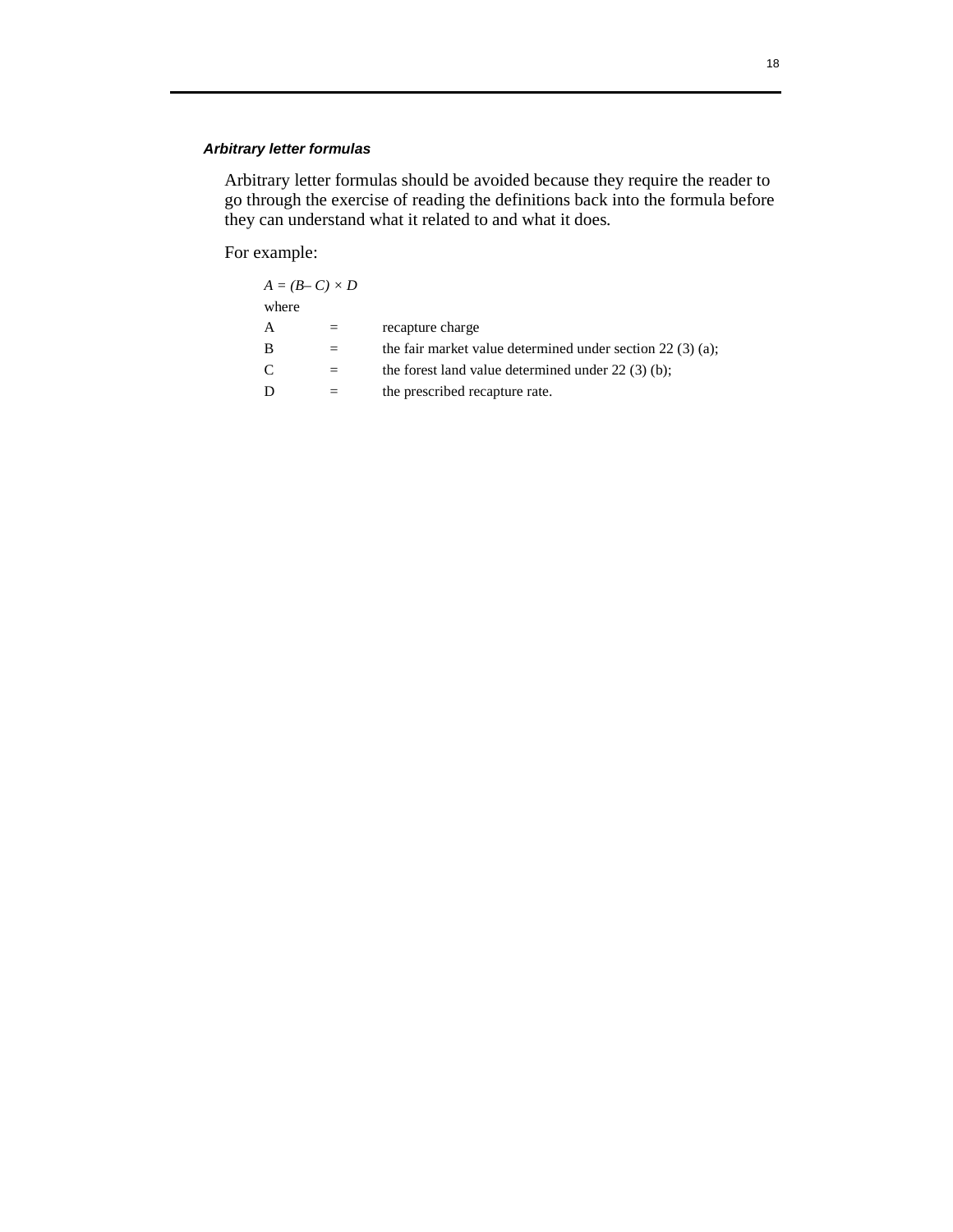# **VIII USE OF EXAMPLES**

 Examples illustrate ideas. The texts we write have ideas behind them – ideas about how the text will or should be interpreted. If those ideas are not conveyed or are inadequately conveyed to readers, there is a lack of communication. One way of making sure we get our ideas across is to help readers with examples. Examples then can be seen as some of the thoughts that the legislator has for interpreting the text. Examples are not common in Canadian legislation, but are used extensively in Australian drafting.

 An excellent article on examples can be found in the June 2004 issue of *The Loophole* (the journal of the Commonweal Association of Legislative Counsel): "Shining Examples" by Jeffrey Barnes of the La Trobe University, Victoria, Australia.

Examples may be used to:

- provide a simple illustration of the coverage of a definition
- illustrate how a complicated section works
- explain what a particular section means
- indicate the manner in which a regulation-making or bylaw-making power is to be interpreted.

#### **A couple of examples of examples**

A simple illustration of the coverage of a definition:

- (x) "writing" includes printing, typewriting, or any other intentional reduction of language into legible form, or to a form which can be converted into legible form by a machine or a device, such as language
	- (i) on microfilm,
	- (ii) in electronic, mechanical or magnetic storage, or
	- (iii) in electronic data transmission signals;

(Extract from a Model *Land Recording and Registration Act* prepared by a Joint Land Titles Committee representing all Provinces and Territories, except Quebec, July, 1990.)

 An indication of the manner in which a bylaw-making power is to be interpreted:

- (8) As examples, the powers to regulate, prohibit and impose requirements under this section include the following powers:
	- (a) to provide that persons may engage in a regulated activity only in accordance with the rules established by bylaw;
	- (b) to prohibit persons from doing things with their property;
	- (c) to require persons to do things with their property, to do things at their expense and to provide security for fulfilling a requirement.

*Community Charter*, S.B.C. 2003, c. 26, s. 8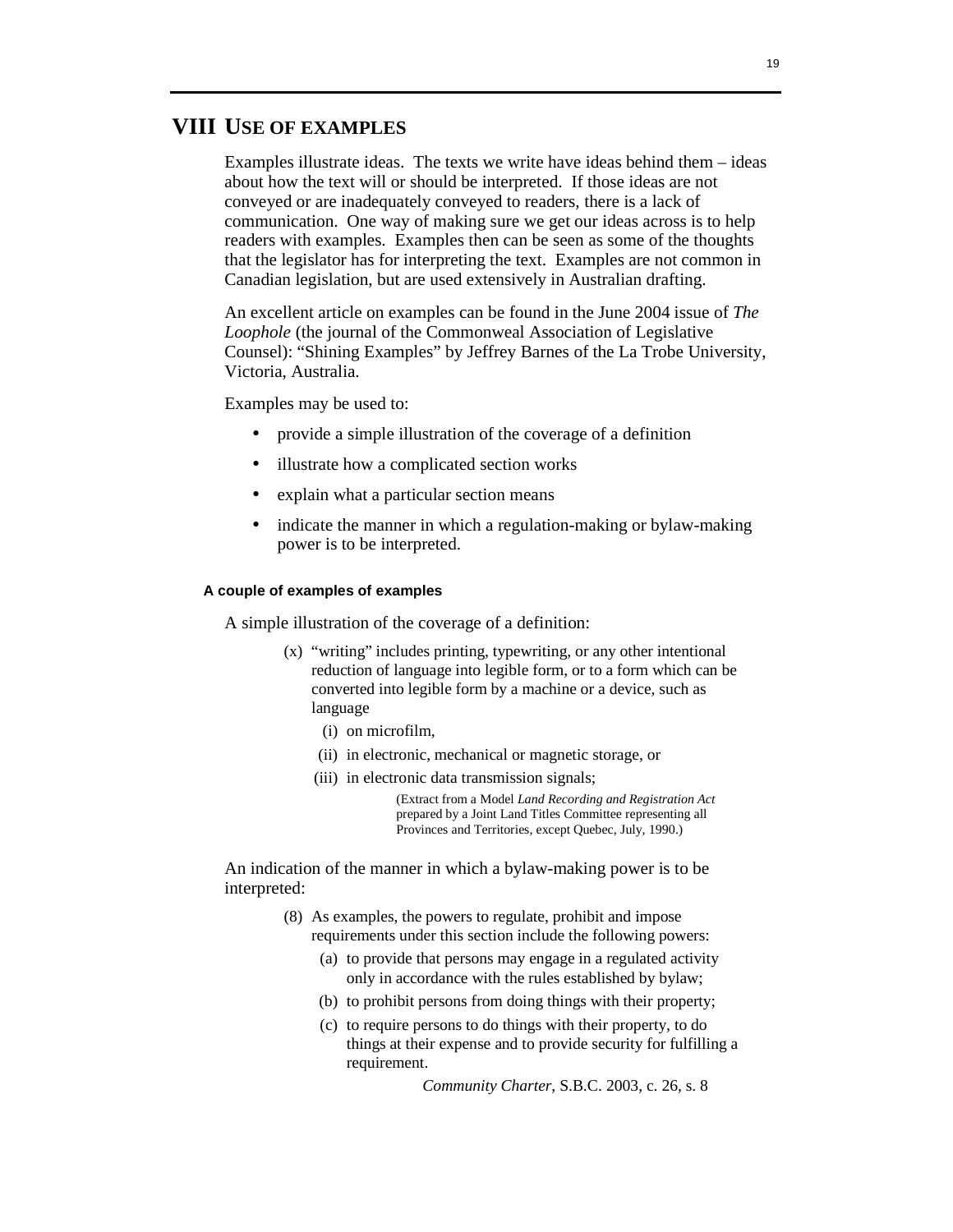# **CONCLUSION**

 People read rules to get information. As drafters, we have the dual role of creating a text that is legally sound and that is also functionally efficient in providing the information readers seek.

 We conclude as we started, with a quote from Dr. Elmer Driedger (in this case, from *A Manual of Instructions for Legislative and Legal Writing,* Book 1, p. 4):

My philosophy is simply that a writer of laws must have the freedom of an artist, freedom to use to the fullest extent everything that language permits, and he must not be shackled by artificial rules or forms; and further, laws should be written in modern language and not in ancient, archaic or obsolete terms or forms.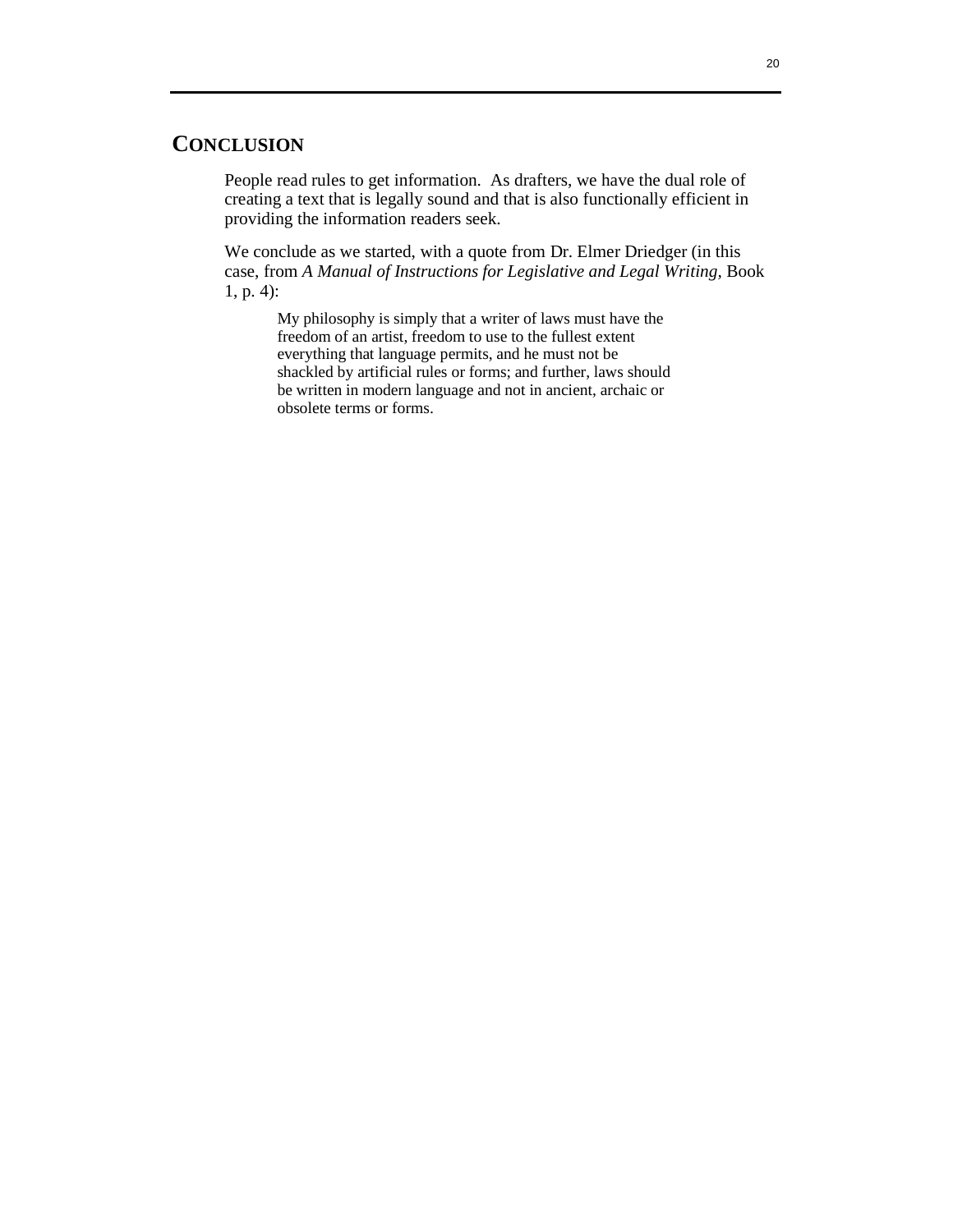# **Schedule 1 Context Statements**

#### **Context statements – exercise 1**

### *Instructions:*

A person subject to a remediation order may appeal the order to the Review Board within 21 days after the order was made. It must be made by a written notice of appeal, which must identify the order being appealed, state the basis on which it is made and the outcome sought, and also include any information required by the Review Board. The person making the appeal must serve a copy of the notice on the local protection officer who made the remediation order.

#### **An approach**

# *Make the right of appeal the general rule, with a context statement indicating that the rest of the section qualifies the right*

#### **Appeal of remediation order**

- # (1) A person subject to a remediation order may appeal the order to the review board in accordance with this section.
	- (2) An appeal [must be made within] [may not be made later than] 21 days after the date on which the remediation order was made. **[depends on whether you intend to limit any discretion for time extension]**
	- (3) The appeal must be made by a written notice of appeal that
		- (a) identifies the remediation order being appealed,
		- (b) states the basis on which the appeal is made,
		- (c) states the outcome requested, and
		- (d) includes any other information required by the review board.
	- (4) The person making the appeal must serve a copy of the notice of appeal on the local protection officer who made the remediation order. **[any time requirement?]**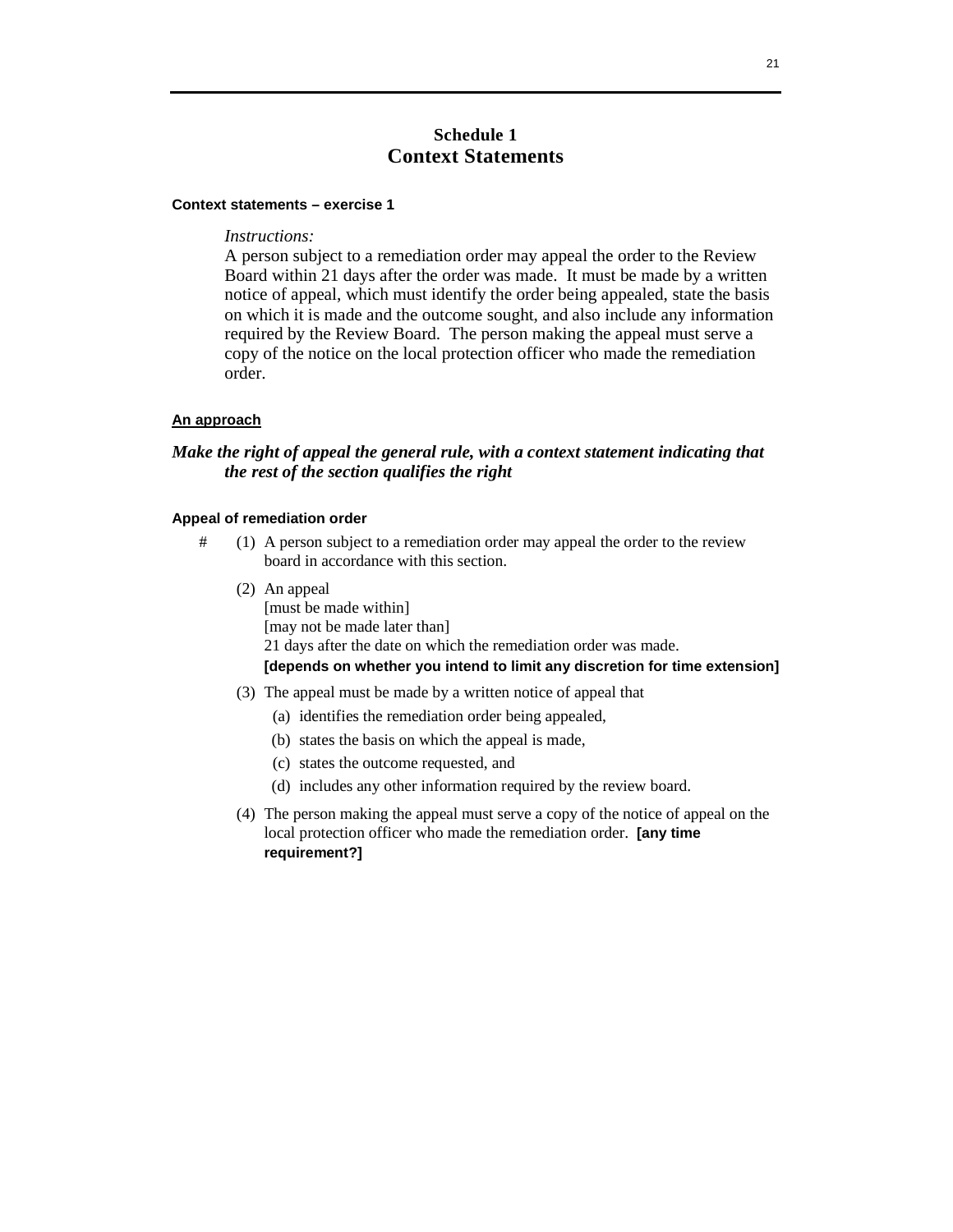#### **Context statements – exercise 2**

#### *Instructions:*

An individual or organization that wishes to become an advertising sponsor must file an application with the director that includes the full name of the applicant and, in the case of an organization, the usual name of the applicant if this is different from the full name, the address of the applicant, an address where notices and other communications under the Act will be accepted for service or other delivery (delivery to this address is to be effective as delivery to the applicant), a telephone number at which the applicant can be contacted and, if the applicant is an organization, the names and addresses of the principal officers of the organization. Other information may be required by regulation and the director may require the application to be in a form specified by the director. An application must be signed, in the case of an application by an individual, by that individual or, in the case of an application by an organization, by at least 2 principal officers of the organization, and it must be accompanied by a solemn declaration of a such a signatory that the applicant is not disqualified from being registered as a sponsor.

#### **An approach**

### *Open with a context statement that establishes the legal effect of the rules.*

### **Application for registration as a sponsor**

- (1) An individual or organization who wishes to become a registered sponsor must file an application in accordance with this section with the director.
- (2) An application must include the following:
	- (a) the full name of the applicant and, in the case of an applicant organization that has a different usual name, this usual name;
	- (b) the full address of the applicant;
	- (c) in the case of an applicant organization, the names of the principal officers of the organization;
	- (d) an address at which notices and communications under this Act and other communications will be accepted as served on or otherwise delivered to the individual or organization;
	- (e) a telephone number at which the applicant can be contacted;
	- (f) any other information required by regulation to be included.
- (3) An application must
	- (a) be signed, as applicable,
		- (i) by the individual applicant, or
		- (ii) in the case of an applicant organization, by 2 principal officers of the organization, and
	- (b) be accompanied by a solemn declaration of an individual who signed the application under paragraph (a) that the applicant is not disqualified by this Act from being registered.
- (4) The director may require applications to be in a specified form.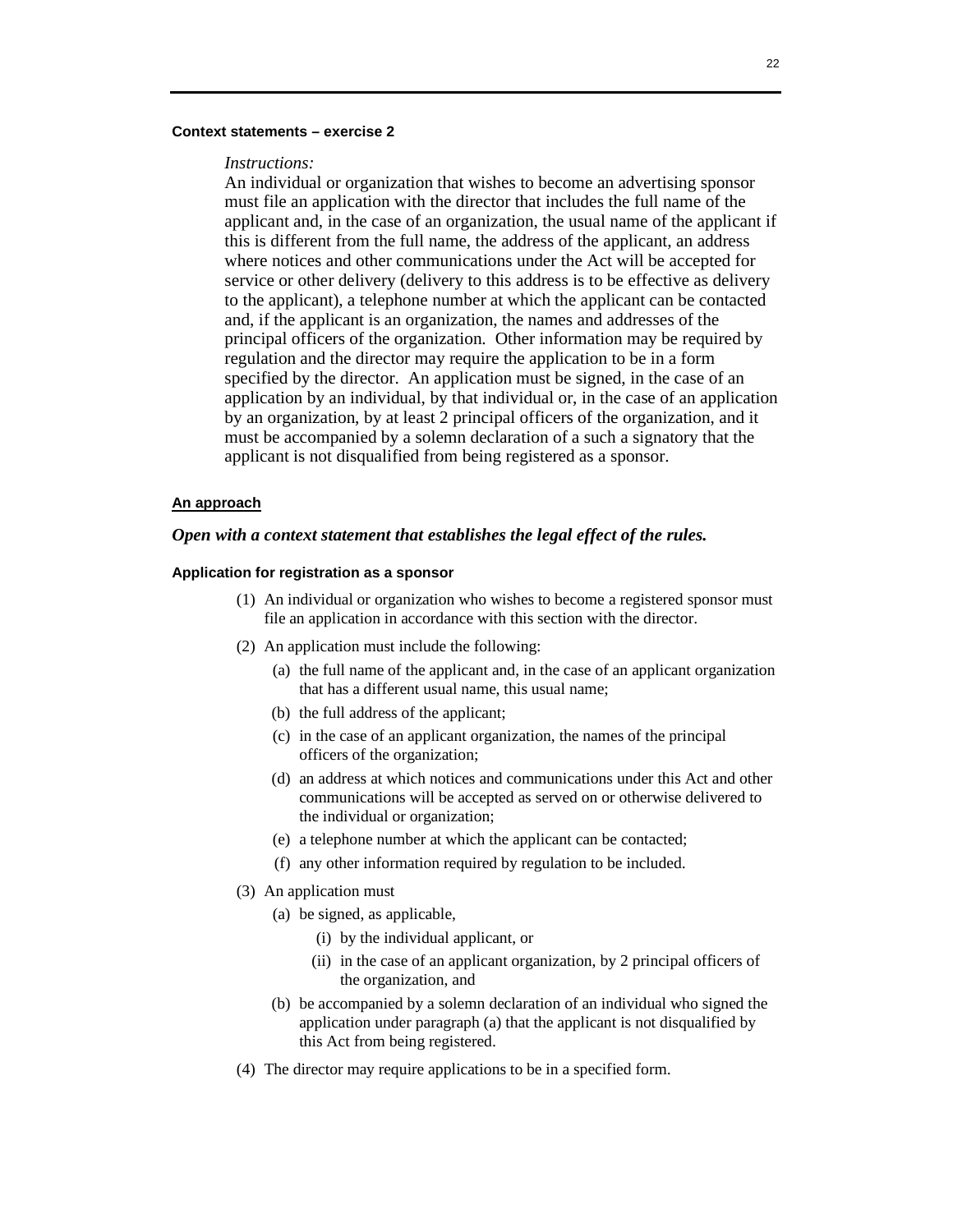# **Schedule 2 Relationship Statements**

#### **Relationship statements – exercise 1**

#### *Instructions:*

Unlicensed persons are to be prohibited from providing real estate services for or in expectation of payment (although the regulations will provide exemptions from this), and a licensee may only provide the services for which they are licensed.

#### **Some approaches**

#### *What not to do—exception hidden and general rule stated without qualification*

- **2** A person must not provide real estate services for or in expectation of remuneration unless the person is licensed under this Act to provide those services.
- **116** The Lieutenant Governor in Council may make regulations as follows:
	- (d) establishing exemptions from the application of section 2;

### *Provide a pointer to the exemption authority*

**2** Unless exempted by the regulations, a person must not provide real estate services for or in expectation of remuneration unless the person is licensed under this Act to provide those services.

### *Use a relationship statement*

- **2** (1) Subject to subsection (2), a person must not provide real estate services for or in expectation of remuneration unless the person is licensed under this Act to provide those real estate services.
	- (2) Subsection (1) does not apply to a person who is exempted by the regulations in relation to the provision of those real estate services.

#### *Include the exception in the general rule as an alternative*

- **2** (1) A person must not provide real estate services for or in expectation of remuneration, unless the person is
	- (a) licensed under this Act to provide those real estate services, or
	- (b) exempted by the regulations from the requirement to be licensed under this Act in relation to the provision of those real estate services.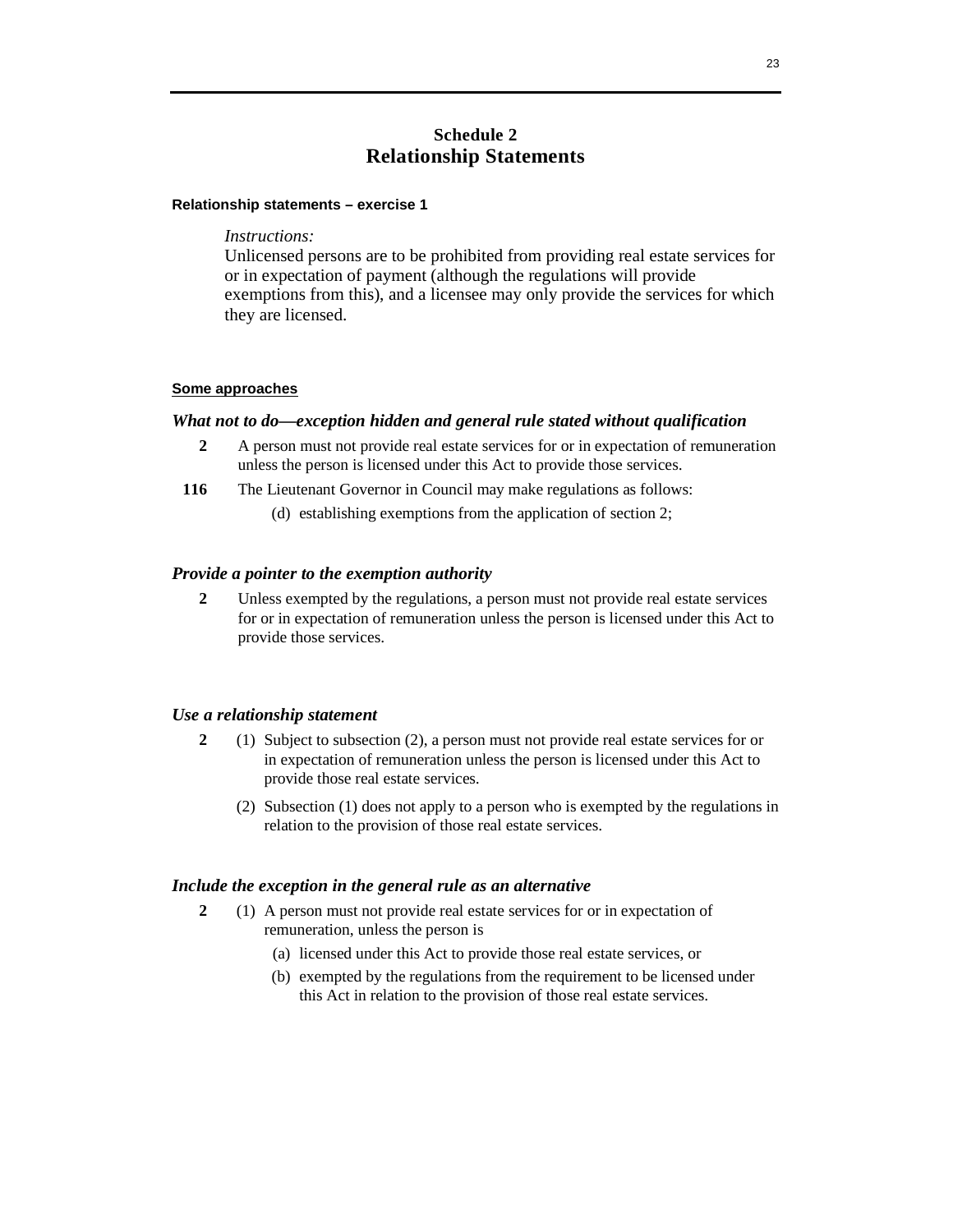#### **Relationship statements – exercise 2**

#### *Instructions:*

An inspector is entitled to enter any place regulated under the Act for the purpose of determining compliance with the Act and regulations. This authority may be exercised without the consent of the owner or occupier but, unless there is an emergency, the entry may only be done at a reasonable time and in a reasonable manner and the inspector must attempt to advise the owner or occupier before entering. In the case of a private dwelling, the inspector may only enter without the consent of the occupier if the entry is done under the authority of a warrant, the inspector has given at least one day's notice or the inspector has reasonable grounds to believe that failure to enter may result in a health or safety risk.

#### *Suggested approach:*

 Use a "subject to" relationship statement in the general rule — on the reasoning that, because this is such a significant entry power, it is better to let readers know immediately that the power is restricted.

#### **Inspector authority to enter property**

- (1) Subject to this section, an inspector may enter on and into property, without the consent of the owner or occupier, for the purpose of determining compliance with the Act and regulations. **[style: or purpose at start?]**
- (2) Except in the case of an emergency, an inspector
	- (a) may only exercise the entry authority at reasonable times and in a reasonable manner, and
	- (b) must take reasonable steps to advise the owner or occupier before entering the property.
- (3) In addition to the restrictions under subsection (2), the entry authority may only be used to enter into a place that is occupied as a private dwelling if one or more of the following applies:
	- (a) the occupier consents;
	- (b) the entry is made under the authority of a warrant under this or another Act;
	- (b) the inspector has given the occupier at least 24 hours' written notice of the entry and the reasons for it;
	- (d) the inspector has reasonable grounds for believing that failure to enter may result in a significant risk to the health or safety of the occupier or other persons.